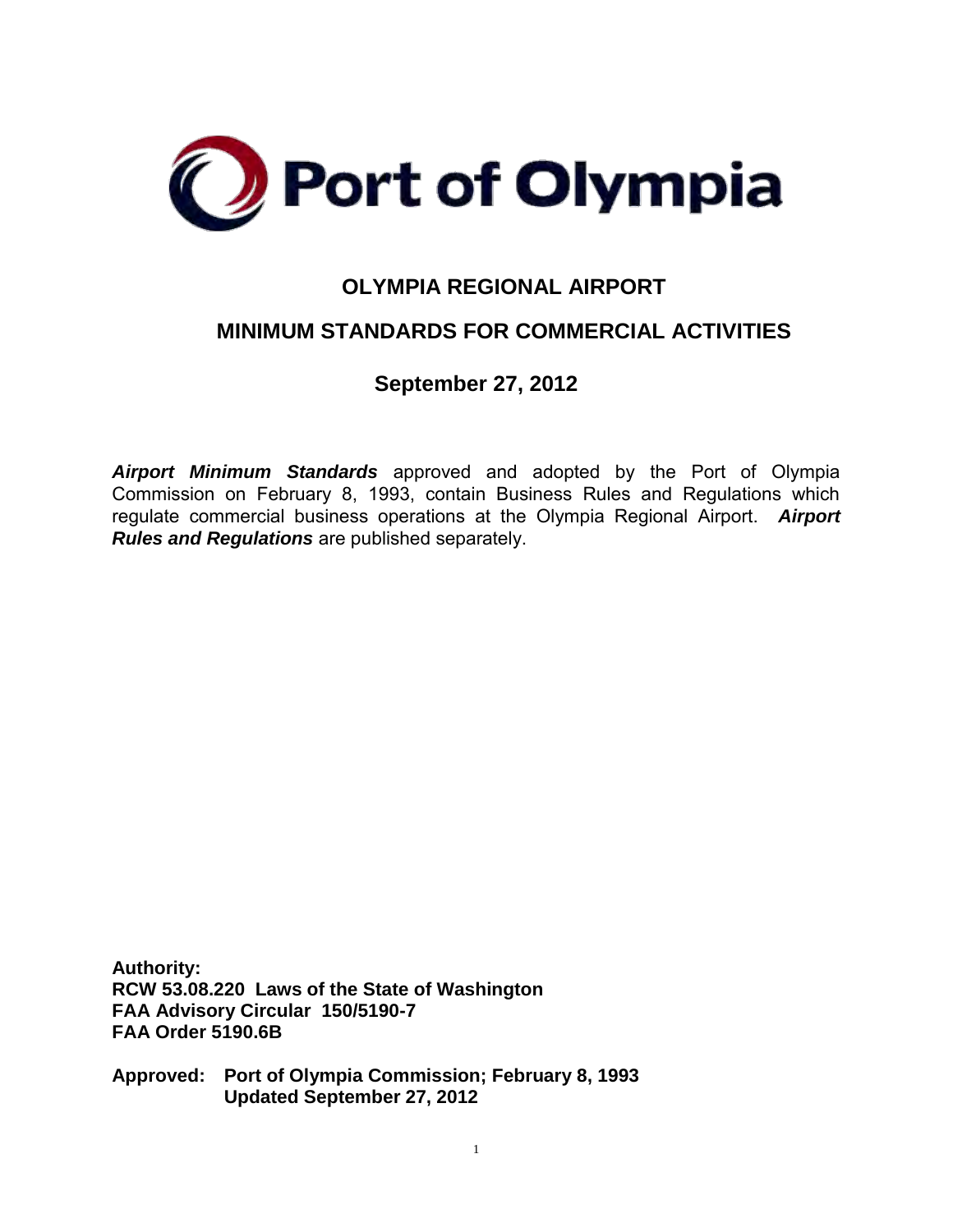**Index**

| <b>Section</b> | Title                                         | Page |
|----------------|-----------------------------------------------|------|
|                | <b>FORWARD</b>                                | 3    |
| 1              | <b>DEFINITIONS</b>                            | 4    |
| $\overline{2}$ | <b>BUSINESS ACTIVITIES</b>                    | 7    |
| 3              | <b>LEASE &amp; LICENSE APPLICATIONS</b>       | 8    |
| 4              | <b>LICENSES</b>                               | 8    |
| 5              | <b>SUPPORTING DOCUMENTS</b>                   | 8    |
| 6              | <b>LEASE REQUIREMENTS</b>                     | 8    |
| $\overline{7}$ | <b>MINIMUM QUALIFICATIONS</b>                 | 9    |
| 8              | <b>ACTION ON APPLICATION</b>                  | 12   |
| 9              | <b>GENERAL BUSINESS RULES AND REGULATIONS</b> | 13   |
| 10             | <b>TERMINATION</b>                            | 16   |
| 11             | <b>WAIVERS OF MINIMUM STANDARDS</b>           | 17   |
| 12             | <b>ACCEPTANCE OF RULES</b>                    | 17   |
| 13             | <b>APPLICABLE LAWS</b>                        | 18   |
| 14             | <b>PORT EXEMPT FROM LIABILTY</b>              | 18   |
| 15             | <b>RESPONSIBILITY FOR DAMAGES</b>             | 18   |
| 16             | <b>SEVERABILITY</b>                           | 18   |
| 17             | <b>ENFORCEMENT</b>                            | 19   |
| 18             | <b>SELF FUELING &amp; SELF SERVICE</b>        | 19   |
| 19             | <b>GOVERNMENT AGREEMENTS</b>                  | 20   |
| 20             | <b>AIRPORT LAYOUT PLAN</b>                    | 20   |
| 21             | <b>AIRPORT PROPRIETARY TYPE USER CHARGES</b>  | 20   |
| 22             | <b>AIRPORT SECURITY</b>                       | 21   |
| 23             | <b>THROUGH THE FENCE OPERATIONS</b>           | 22   |
| 24             | <b>INDEPENDENT OPERATORS</b>                  | 22   |
| 25             | <b>SKYDIVING / SPORT PARACHUTE JUMPING</b>    | 22   |
| 26             | ULTRALIGHT VEHICLES AND LIGHT SPORT AIRCRAFT  | 23   |
| 27             | NON-AERONAUTICAL COMMERCIAL ACTIVITY          | 23   |

**EXHIBIT A: RULES AND REGULATIONS FOR OLYMPIA REGIONAL AIRPORT**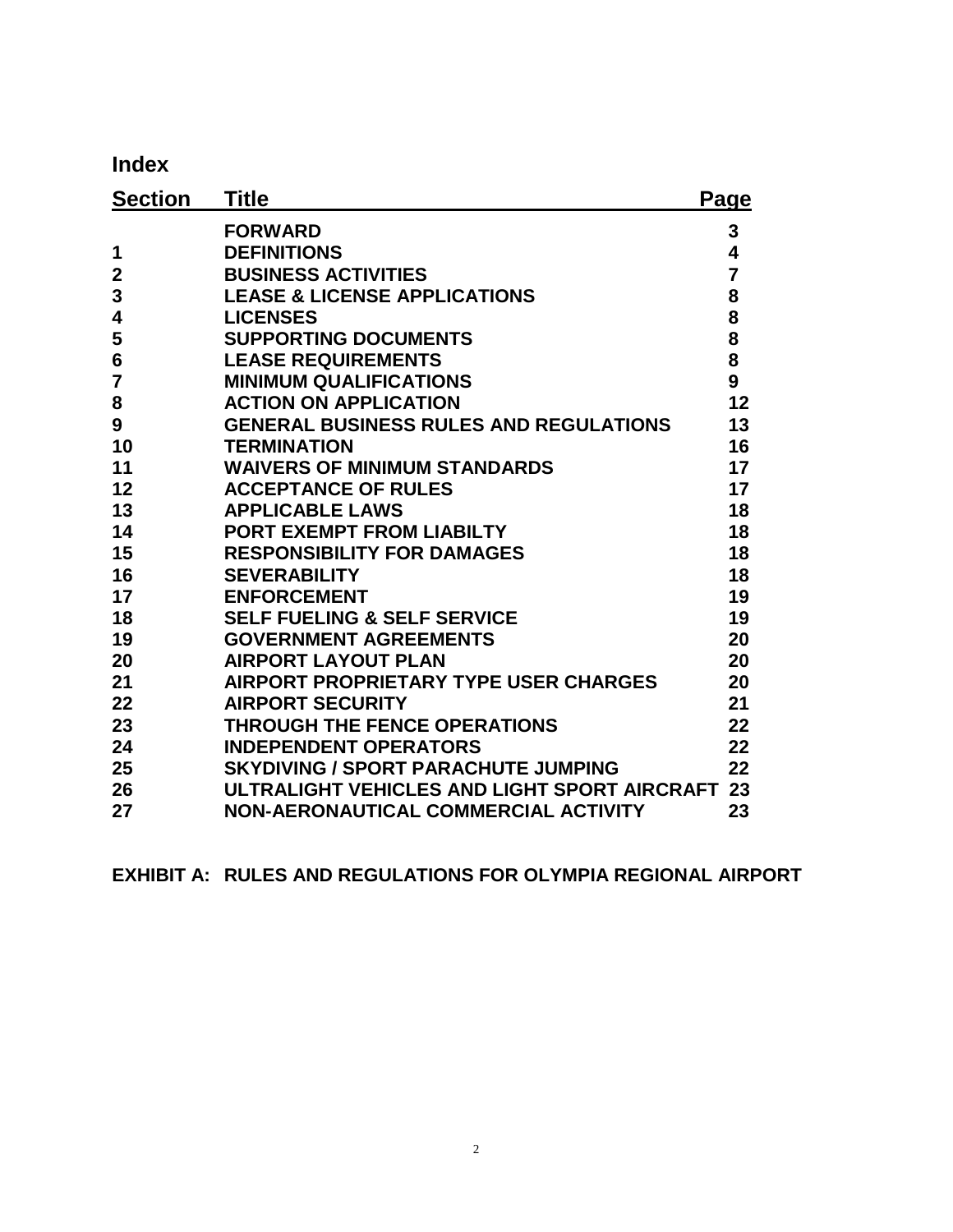#### **FORWARD**

**FEDERAL AVIATION ADMINISTRATION (FAA) POLICY.** The airport sponsor of a federally obligated airport agrees to make available the opportunity to engage in commercial aeronautical activities by persons, firms, or corporations that meet reasonable minimum standards established by the airport sponsor. The airport sponsor's purpose in imposing standards is to ensure a safe, efficient and adequate level of operation and services is offered to the public. Such standards must be reasonable and not unjustly discriminatory. In exchange for the opportunity to engage in a commercial aeronautical activity, an aeronautical service provider engaged in an aeronautical activity agrees to comply with the minimum standards developed by the airport sponsor. Compliance with the airport's minimum standards should be made part of an aeronautical service provider's lease agreement with the airport sponsor.

The FAA suggests that airport sponsors establish reasonable minimum standards that are relevant to the proposed aeronautical activity with the goal of protecting the level and quality of services offered to the public. Once the airport sponsor has established minimum standards, it should apply them objectively and uniformly to all similarly situated on-airport aeronautical service providers. The failure to do so may result in a violation of the prohibition against exclusive rights and/or a finding of unjust economic discrimination for imposing unreasonable terms and conditions for airport use.

When the airport sponsor imposes reasonable and not unjustly discriminatory minimum standards for airport operations through the use of reasonable minimum standards, the FAA generally will not find the airport sponsor in violation of the Federal obligations. Considerations for applying those standards may include, but are not limited to, the following:

**(1)** Apply standards to all providers of aeronautical services, from full service FBOs to single service providers;

**(2)** Impose conditions that ensure safe and efficient operation of the airport in accordance with FAA rules, regulations, and guidance;

**(3)** Ensure standards are reasonable, not unjustly discriminatory, attainable, uniformly applied and reasonably protect the investment of providers of aeronautical services to meet minimum standards from competition not making a similar investment;

**(4)** Ensure standards are relevant to the activity to which they apply; and

**(5)** Ensure standards provide the opportunity for newcomers who meet the minimum standards to offer their aeronautical services within the market demand for such services.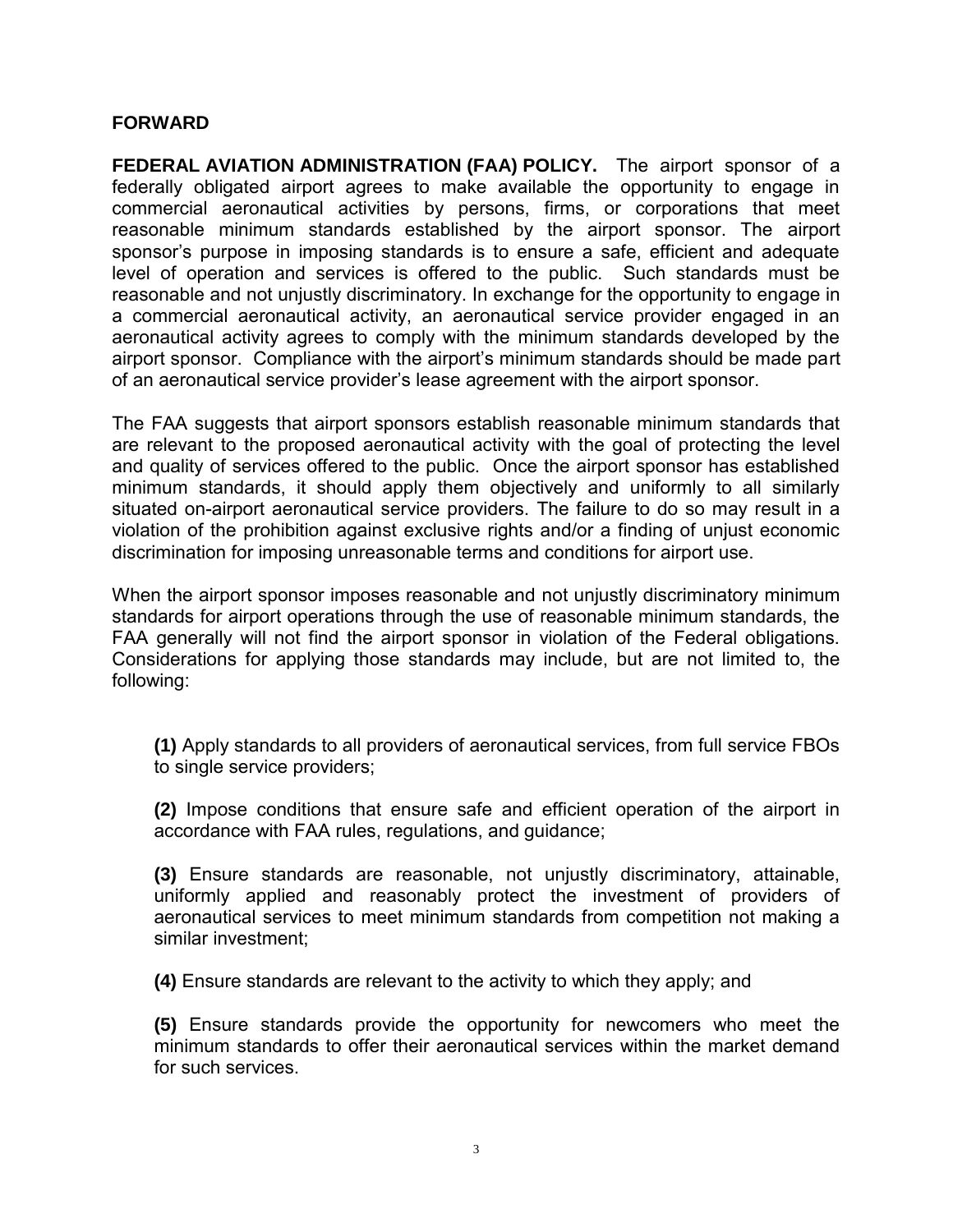## **DEFINITIONS** as used in these *MINIMUM STANDARDS***:**

**Aeronautical Activity:** Any activity which involves, makes possible, or is required for the operation of aircraft, or which contributes to or is required for the safety of such operations and shall include, but is not limited to, all activities commonly conducted on airports, such as charter operations, pilot training, aircraft rental, sightseeing, aerial photography, crop dusting, aerial advertising, surveying, air carrier operations, aircraft sales and service, sale of aviation petroleum products whether or not conducted in conjunction with other included activities, repair and maintenance of aircraft, sale of aircraft parts, and any other activities that, because of their direct relationship to the operation of aircraft, can appropriately be regarded as an "Aeronautical Activity."

**Aircraft:** A device that is used or intended to be used for flight in the air.

**Aircraft Movement Area:**The public use runway and taxiway areas of the Airport, including the areas between runways and taxiways. The primary use of this area is the lawful operation of aircraft only and requires clearance from Air Traffic Control. Ground vehicle operations in this area require a vehicle to be equipped with an operating amber beacon or airport construction flag and an individual to communicate on the appropriate radio frequency to the Air Traffic Control Tower or Common Traffic Advisory Frequency.

**Aircraft Operations Area or AOA:**Means the entire airport area within the outer perimeter security fences, including Movement and Non-movement Areas including the aprons, ramps, taxi lanes, and hangar and tie-down areas.

**Airport:** The Olympia Airport and all the area, buildings, facilities and improvements within the exterior boundaries of said airport, as it now exists or may hereafter be extended or enlarged or modified. It includes any appurtenant areas used, or intended to be used, for airport buildings or other airport facilities or rights-of-way, together with all airport buildings and facilities located thereon. It also includes any heliport.

**Airport Director:** The Port of Olympia Airport Director.

**Airport District Office (ADO):** These FAA offices are outlying units or extensions of regional airport divisions. They advise and assist airport sponsors with funding requests to improve and develop public airports. They also provide advisory services to the owners and operators of both public and private airports in the operation and maintenance of airports. See the FAA Web site for a complete listing of all ADO offices at [http://www.faa.gov/airports\\_airtraffic/airports/regional\\_guidance/.](http://www.faa.gov/airports_airtraffic/airports/regional_guidance/)

**Air Traffic:** Aircraft operating in the air or on an airport surface, exclusive of Nonmovement areas.

**Air Traffic Control:** A service operated by the appropriate authority to promote the safe, orderly and expeditious flow of air traffic.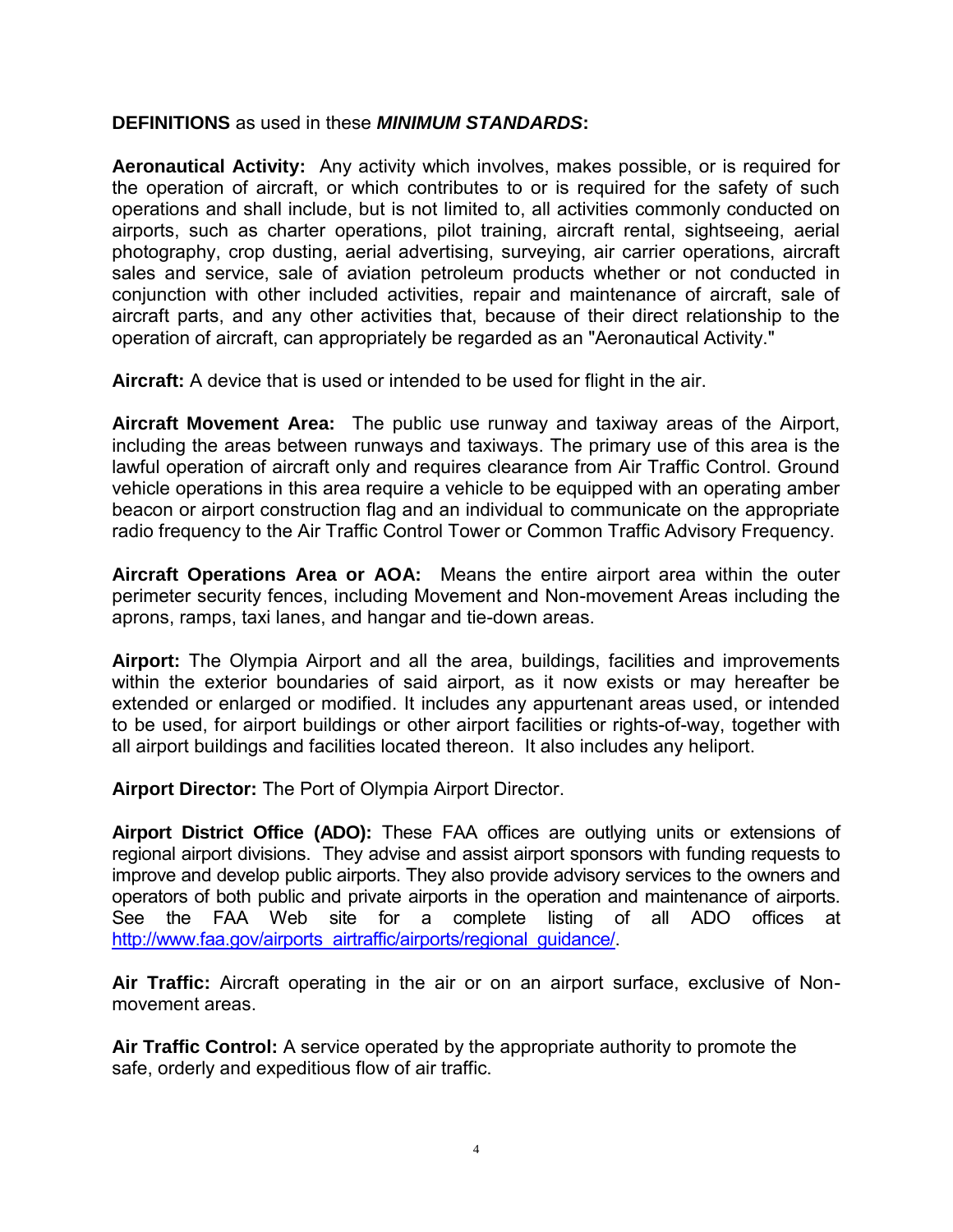**Air Traffic Control Tower or ATCT:** The Olympia Regional Airport Air Traffic Control Tower.

**Code of Federal Regulations (CFRs):** The codification of the general and permanent rules published in the Federal Register by the executive departments and agencies of the Federal Government. It is divided into 50 titles that represent broad areas subject to Federal regulation.

**Commercial Aeronautical Activities:** The conduct of any aspect of a business, concession, operation or agency providing goods or services to any person for compensation or hire, including exchange of services, whether or not such objectives are accomplished.

**Commission**: The Port of Olympia Commissioners.

**Executive Director:** The Port of Olympia Executive Director.

**FAA:** The Federal Aviation Administration.

**Federal Airport Obligations.** All references to a federal grant program, federal airport development assistance, or federal aid intended to address obligations arising from the conveyance of land or from grant agreements entered under one of the following acts:

**(1) Surplus Property Act of 1944 (SPA), as amended, 49 U.S.C. §§ 47151- 47153.** Surplus property instruments of transfer were issued by the War Assets Administration (WAA) and are now issued by its successor, the General Services Administration (GSA). However, the law imposes upon the FAA (delegated to FAA from The Department of Transportation) the sole responsibility for determining and enforcing compliance with the terms and conditions of all instruments of transfer by which surplus airport property is or has been conveyed to non-Federal public agencies pursuant to the SPA. 49 U.S.C. § 47151(b).

**(2) Federal Aid to Airports Program (FAAP).** This grant-in-aid program administered by the agency under the authority of the Federal Airport Act of 1946, as amended, assisted public agencies in the development of a nationwide system of public airports. The Federal Airport Act of 1946 was repealed and superseded by the Airport Development Aid Program (ADAP) of 1970.

**(3) Airport Development Aid Program (ADAP).** This grant-in-aid program administered by the FAA under the authority of the Airport and Airway Development Act of 1970, as amended, assisted public agencies in the expansion and substantial improvement of the Nation's airport system. The 1970 act was repealed and superseded by the Airport and Airway Improvement Act of 1982 (AAIA).

**(4) Airport Improvement Program (AIP).** This grant-in-aid program administered by the FAA under the authority of the Airport and Airway Improvement Act of 1982, 49 U.S.C. § 47101, *et seq*., assists in maintaining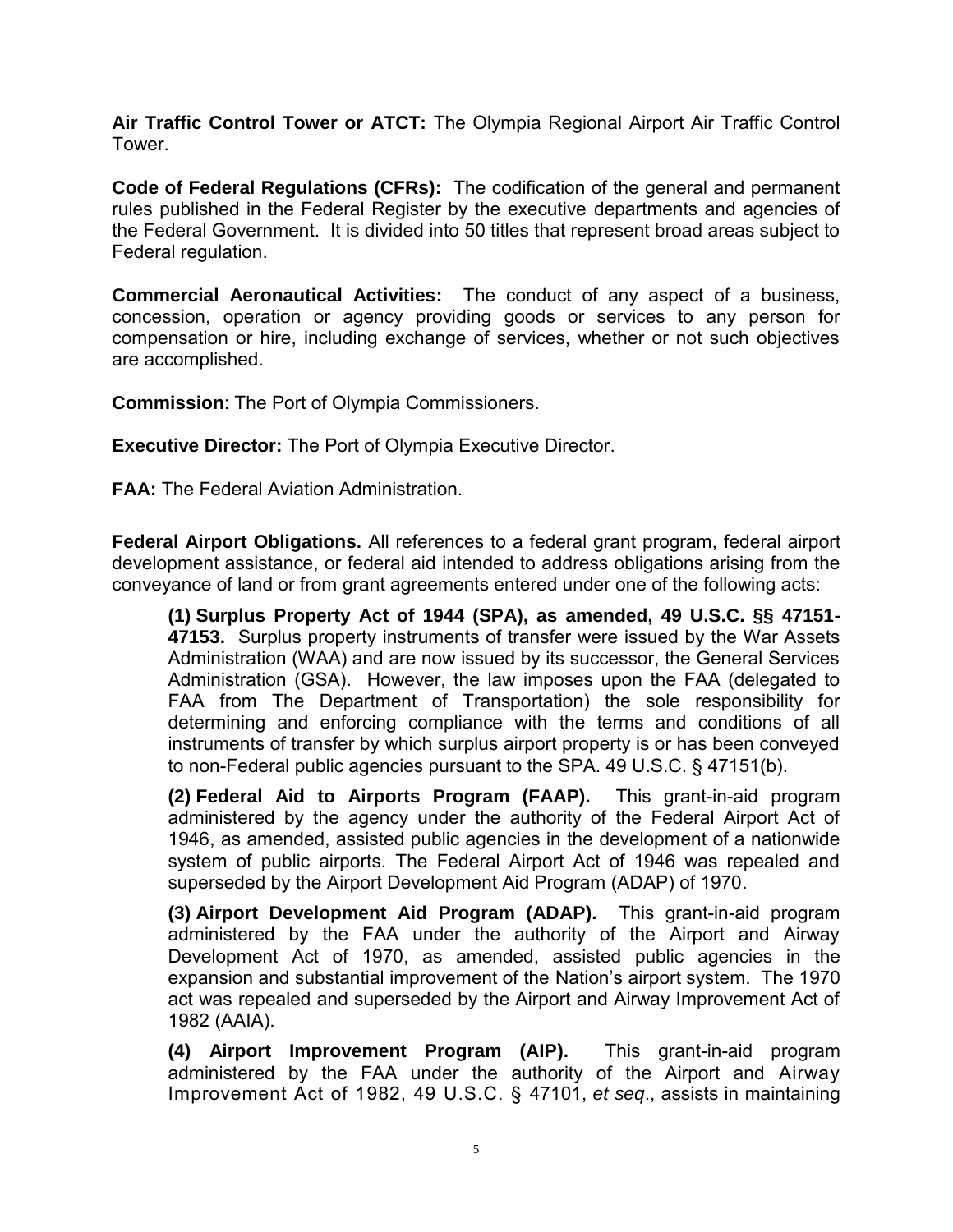a safe and efficient nationwide system of public-use airports that meet the present and future needs of civil aeronautics.

**Federal Grant Assurance:** A Federal grant assurance is a provision within a Federal grant agreement to which the recipient of Federal airport development assistance has agreed to comply in consideration of the assistance provided. Grant assurances are required by statute, 49 U.S.C. § 47101.

**Fixed Base Operator or FBO:** A commercial business granted the right by the airport sponsor to operate on an airport and provide aeronautical services such as fueling, hangaring, tie-down and parking, aircraft rental, aircraft maintenance, flight instruction, etc., as specified in Section 7 of these Minimum Standards. In addition to those required services, the FBO may provide any of the services of a Specialized Fixed Base Operator.

**Flying Club:** A multi-person ownership of four or more persons owning one or more aircraft either in partnership, co-ownership, or as a corporation and the sole purpose of which is the enjoyment of, or the business transportation of the members. (See FAA AC No 150/5190-5/1.)

**Hazardous Materials:** All substances whose use, handling, treatment, storage, disposal, discharge, or transportation is governed, controlled, restricted, or regulated by environmental laws that have been defined, designated, or listed by any regulatory agency as being hazardous, toxic, radioactive, or that may present an actual or potential hazard to human health or the environment if improperly used, handled, treated, stored, disposed, discharged, generated, transported or released. Hazardous materials include without limitation, asbestos and asbestos-containing materials, petroleum products, solvents, and pesticides.

**Hangar and Tie-down Areas:** Areas on which the Port or its tenants have hangars, or has designated as tie-down areas for the storage of aircraft.

**Improvements:** Includes, without limitation, any buildings, hangars, paved areas such as parking lots, ramps, or aprons, or other alterations constructed or installed by an Operator on Port-owned premises.

**Lease:** A Port Commission approved agreement regarding acquisition of the right to use ground or building space at the Airport.

**Licensed, Licensee or Licensed Operator:** A person licensed by the Commission or the Airport Director to conduct business or other activities on the Olympia Regional Airport.

**Motor Vehicle:** Any self-propelled wheeled, tracked vehicle, or trailer hitched on to a motor vehicle for the conveyance of people or goods on airport property or for the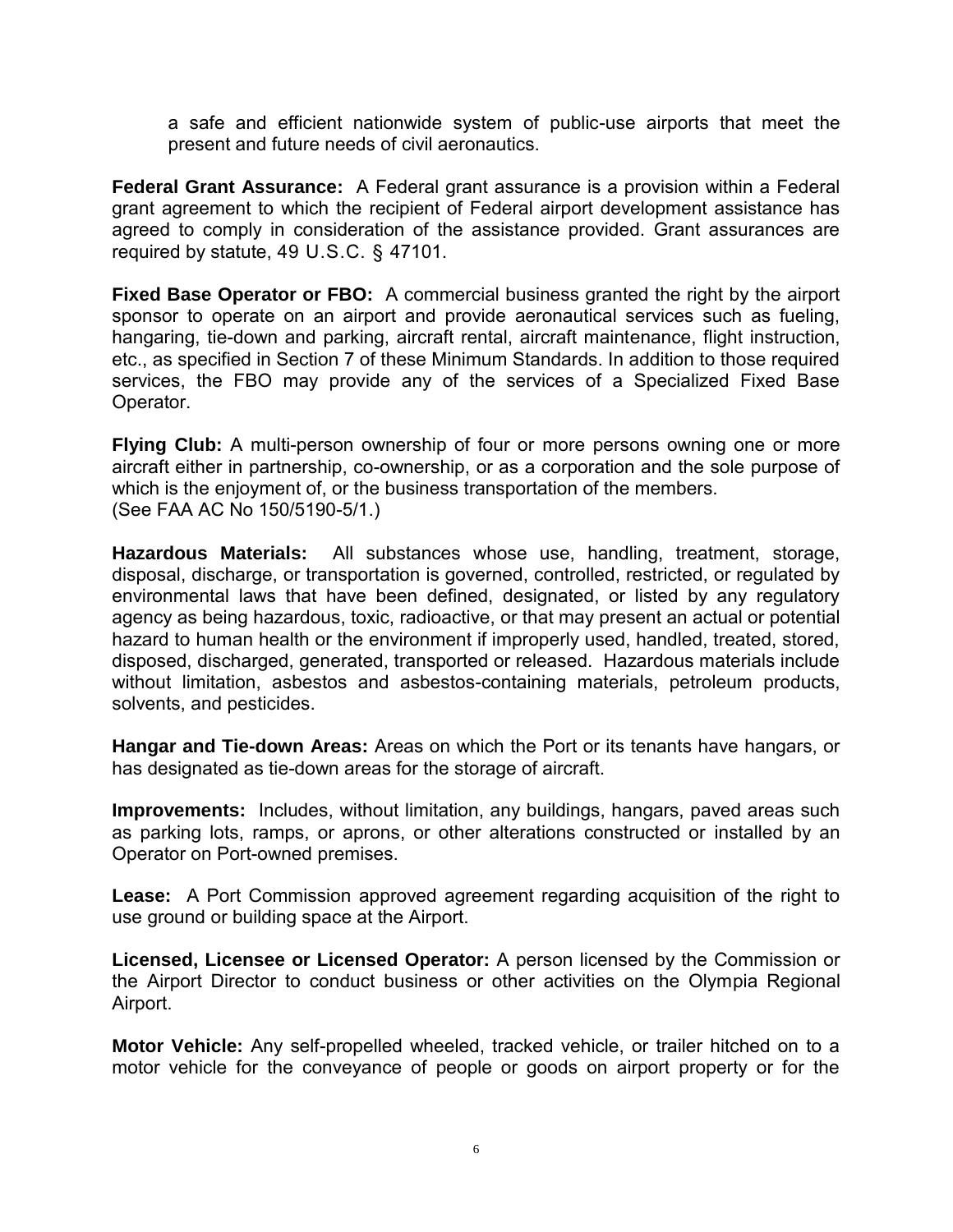service and maintenance of equipment or property or any other vehicle as defined in RCW 47.04.010(18).

**Person:** Any individual, firm, partnership, corporation, company, association, joint-stock association or body politic, and includes any trustee, receiver, assignee or other similar representative thereof.

Port: The Port of Olympia U.S.A., Thurston County, Washington, which owns and operates the Olympia Regional Airport.

**Ramp:** An area designated for the parking, maneuvering, loading, unloading or servicing of aircraft while they are on the ground (also referred to as aprons).

**Self-Fueling and Self-Service:** Self-fueling and self-service means the fueling or servicing of an aircraft (i.e. changing the oil, washing) by the owner of the aircraft with his or her own employees and using his or her own equipment.

**Specialized Aviation Service Operations** (**SASO):** SASOs are sometimes known as single-service providers or special FBOs performing less than full services. These types of companies differ from a full service FBO in that they typically offer only a specialized aeronautical service such as aircraft sales, flight training, aircraft maintenance, or avionics services for example.

## **2. BUSINESS ACTIVITIES:**

**2.01 Business Activities:** Subject to applicable orders, certificates, or permits of the FAA, or their successors, no person shall use the Airport, or any portion thereof, or any of its improvements or facilities for revenue producing commercial, business, or aeronautical activities who has not first complied with these Minimum Standards and Business Rules and Regulations and obtained the consent and all appropriate leases or licenses for such activities from the Port of Olympia.

# **3. LEASE AND LICENSE APPLICATIONS:**

**3.01 Lease And License Applications:** Application for leases of land or facilities on the Airport and/or for a license to carry on any commercial, business or aeronautical activity on the Airport, shall be made to the Airport Director on the forms and manner prescribed by the Port of Olympia. The Port of Olympia may, if it deems it advisable, have a public hearing upon the application. The Applicant shall submit all information and material necessary, or requested by the Port, to establish that the applicant can qualify and will comply with these Minimum Standards and Business Rules and Regulations. The application will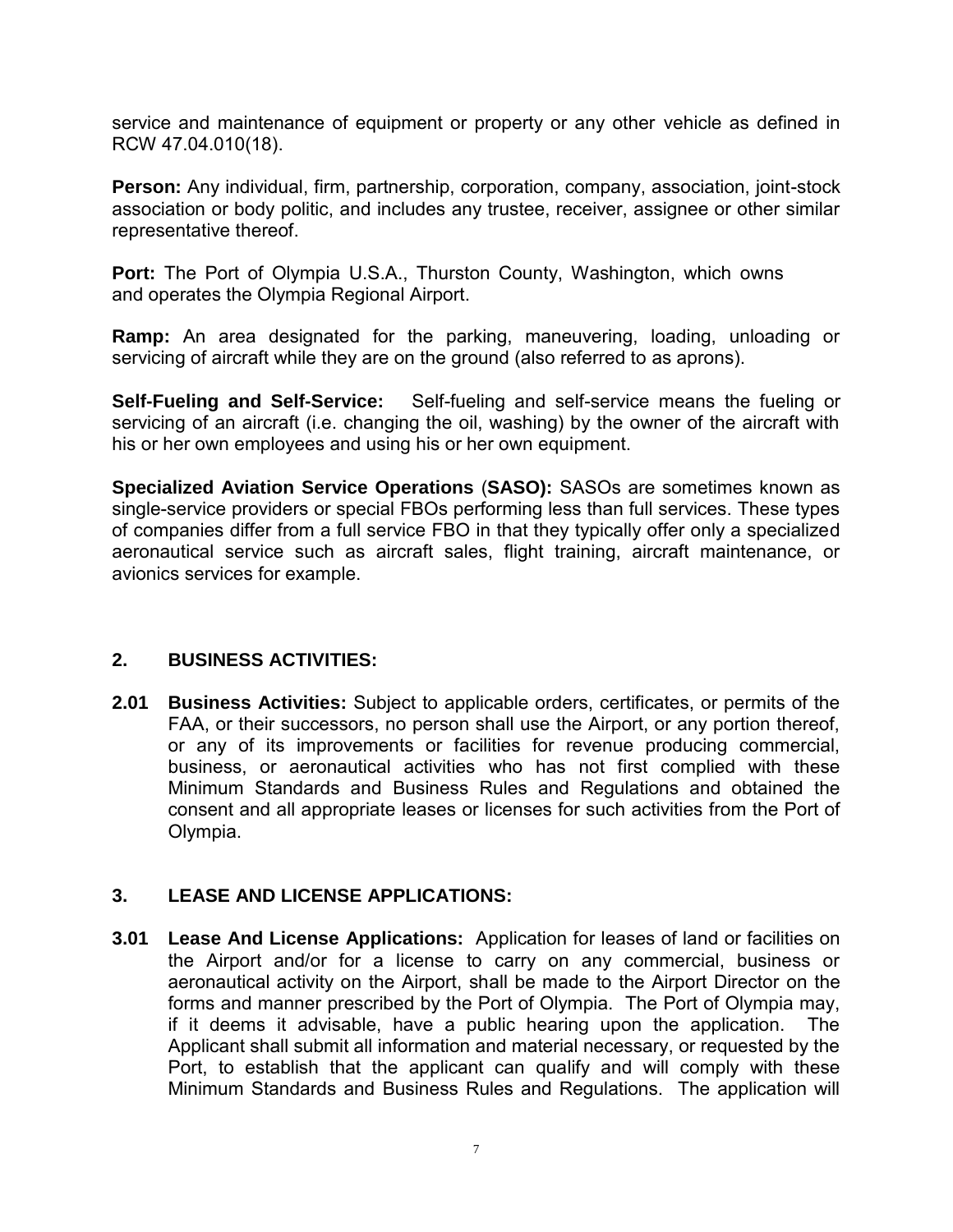be signed and submitted by every party owning an interest in the business, those who will be managing the business, or every partner of the partnership, and each director and officer, of a corporation. Original applications will be submitted along with the accompanying documents as prescribed in the application form.

## **4. LICENSES:**

**4.01 Licenses:** Licenses for commercial, business or aeronautical activity on the Olympia Regional Airport will be valid from the date of issue until terminated per these Minimum Standards and Business Rules and Regulations, and/or by mutual consent. Application for additional services or operations requires only such information to show compliance with these Minimum Standards and Business Rules and Regulations pertinent to that license.

## **5. SUPPORTING DOCUMENTS:**

**5.01 Supporting Documents:** As requested by the Port of Olympia, the applicant shall submit the following documents, together with such other information as may be requested.

**Current Financial Statement:** A current financial statement prepared by a Certified Public Accountant.

**Listing Of Assets:** A written listing of assets owned or being purchased that will be used in the business on the Airport.

**Credit Information:** Any information necessary for the Port to obtain a current credit report for those fields in which the applicant has done business during the past six (6) months.

**Authorization From Agencies:** A written authorization for the FAA and all aviation or aeronautical commissions, administrators or departments of all states in which the applicant has engaged in aviation business to supply the Port with all information in their files relating to the applicant or his operation. The applicant shall execute such forms, releases, and discharges as may be requested by these agencies.

## **6. LEASE REQUIREMENTS:**

**6.01 Lease Requirements:** No person shall use the Airport for any of the following activities until such person has applied for and received from the Port of Olympia a license and/or a lease for said activity or activities and has met the qualifications, standards, and requirements of these Minimum Standards and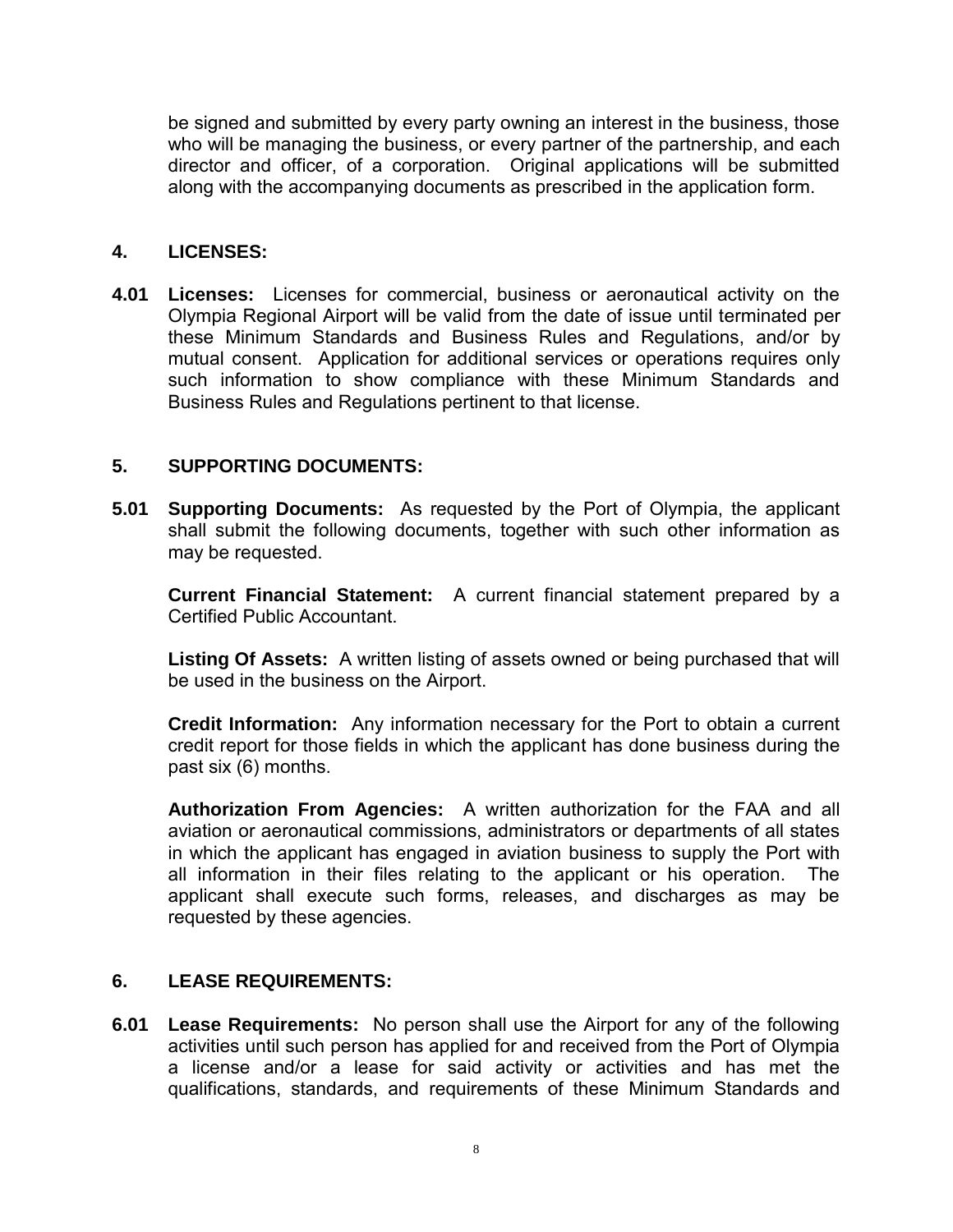Business Rules and Regulations. An applicant for a license to conduct business on Olympia Regional Airport shall specify all services mentioned in this section which the applicant desires to conduct on the Olympia Regional Airport. A licensee shall carry on or conduct only those services approved and specified in the lease and/or license granted by the Port of Olympia.

## **Aircraft Sales**

#### **Aircraft Parts and Accessories Sales Air Charter Operations**

## **Aircraft Rental, Flight Instruction or Ground Schools**

 **Aircraft Maintenance:** Which shall include one or more of the following:

- a. Airframe overhaul and repair
- b. Engine overhaul, repair, and installation
- c. Instrument repair and installation
- d. Radio and electrical repair and installation
- e. Aircraft interior work
- f. Refinishing and painting
- g. Other specialties

**Line Services:** Which includes one or more of the following:

- a. Supplying fuel, oil, and other fluids
- b. Interior and exterior cleaning

## **Aircraft Storage:** Inside and/or outside

**Specialized Aeronautical Service:** Such as aerial photo work, agriculture spraying, banner towing, etc.

## **Car Rental**

## **Food and Beverage Catering Service**

 **Non-aeronautical Commercial Activity:** Any other wholesale, retail, or service business enterprise.

## **7. MINIMUM QUALIFICATIONS:**

- **7.01 Minimum Qualifications:** In order to qualify for a license for the respective services mentioned in **Section 6**, the licensee shall, in addition to meeting all other requirements and qualifications set out in these Minimum Standards and Business Rules and Regulations, meet the following minimum qualifications, and remit the appropriate fees as set forth in the Olympia Regional Airport Proprietary Type User Charges.
- **7.02 Aircraft Sales:** A licensee for aircraft sales shall provide adequate office space and an area on the Airport of sufficient size to permit the storage and/or display of all aircraft for sale or used in the aircraft sales business.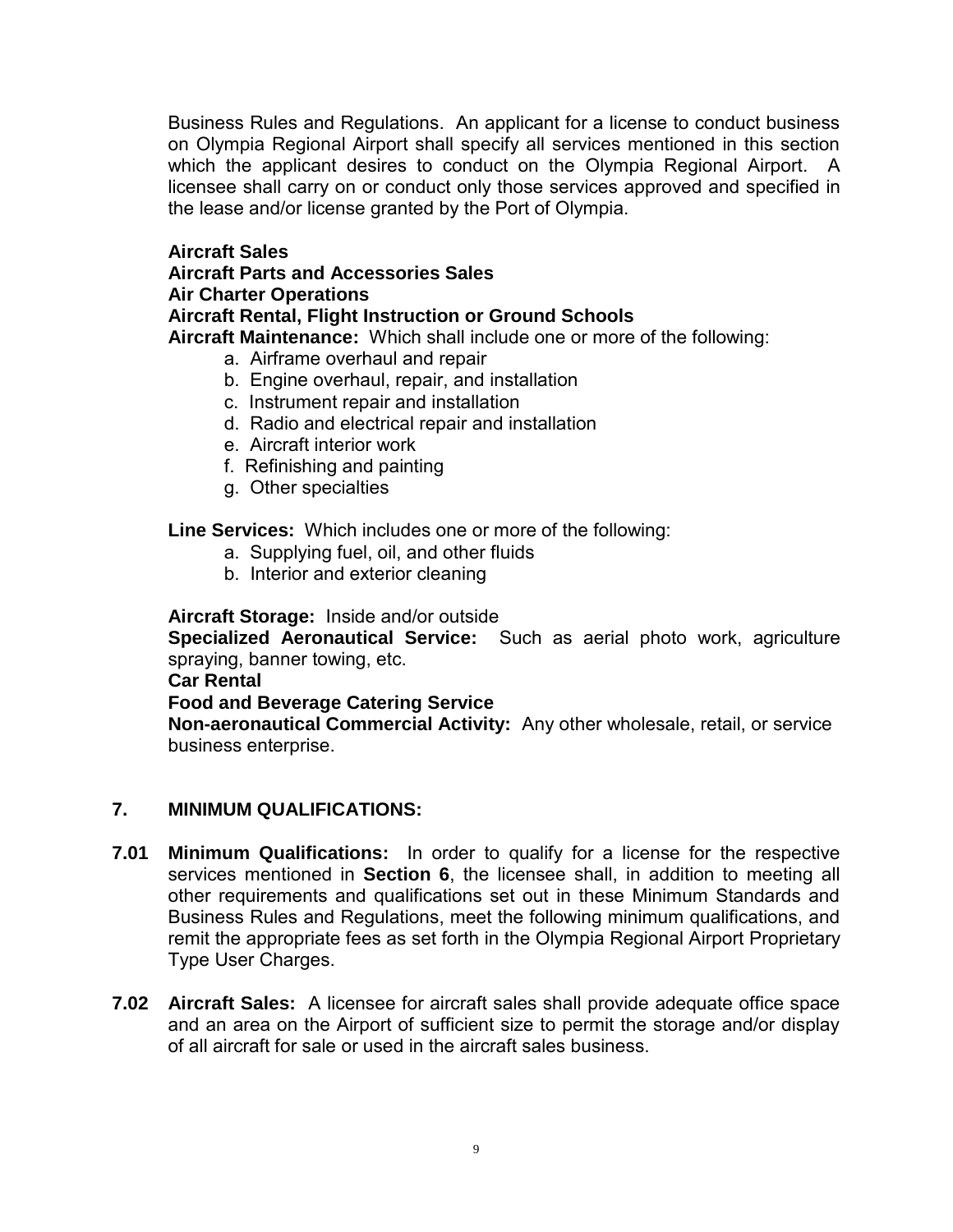- **7.03 Aircraft Parts Sales:** A licensee for parts and accessories sales shall provide an adequate sales counter, storage facilities, and administrative office space for such operations.
- **7.04 Air Charter Operations:** A licensee for charter operations shall provide an adequate passenger waiting room and rest room facilities. Space should also be adequate for administrative offices. At least one aircraft based on Olympia Regional Airport must be suitable for such operations. The licensee shall provide adequate space on the Airport for storage, loading and unloading of aircraft that will be used in such charter operations. Charter licensees will provide the Airport Administrative Office with a copy of their FAA operating certificate and a monthly report on the number of passengers enplaned at Olympia Regional Airport.
- **7.05 Aircraft Rental, Flight Instruction, Ground School:** A licensee for aircraft rental, flight instruction or ground school shall provide a room or other suitable space for flight planning. It shall be equipped with a telephone, restrooms, administrative office space, and shall provide adequate aircraft storage and operating area. Such licensee shall operate and have based on the Airport one or more aircraft suitable for flight instruction.
- **7.06 Aircraft Maintenance:** A licensee for aircraft maintenance services shall provide a shop building of sufficient size to accommodate at least one twinengine aircraft together with all tools and equipment. In addition, the licensee shall equip the shop with such tools, machinery, equipment, parts and supplies normally necessary to conduct a full-time business operation for the maintenance service being offered. Such a shop shall be staffed by aircraft maintenance technicians and personnel who are qualified and competent, and who have all necessary FAA Certificates. This also will require each shop that is not an approved FAA Repair Station, to have at least one full-time aircraft maintenance technician with FAA Inspection Authorization (IA).
- **7.07 Line Services:** A licensee for line services shall provide and maintain all necessary pumps, tanks, trucks, refueler, fueling islands and other fueling facilities that may be necessary, provided, however, the licensee shall not place or maintain any fueling facility on the Airport, mobile or fixed, which is not previously approved by the Port of Olympia. All Fuel storage tanks shall be provided and installed by the licensee at the airport fuel storage facility provided by the Port of Olympia. Unattended refuelers may be parked at the Airport Fuel Storage Facility during non-business hours at the discretion of the Port. The licensee shall not deliver fuel into any aircraft unless the fuel has been placed in a suitable approved filtration tank. There shall be no fueling direct from a common carrier transport truck into refueler without filtration. Licensee shall comply with the current Olympia Regional Airport fire regulations, uniform fire codes, and current FAA fueling rules and regulations, including the record keeping of equipment and fuel inspection logs as described in FAA AC 150/5320-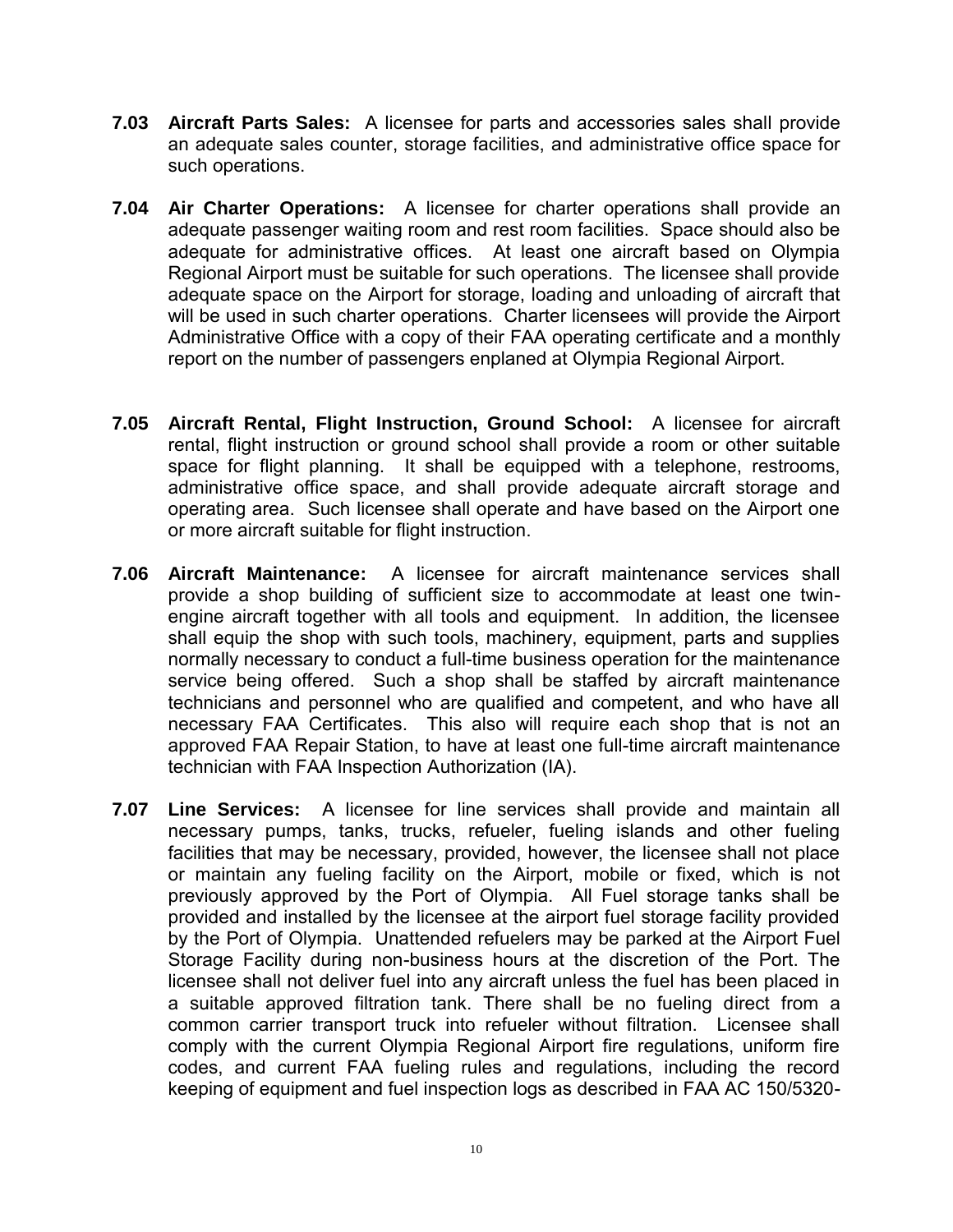4, "Aircraft Fuel Storage, Handling, and Dispensing on Airports", current edition. Tanks, transfer equipment, and refuelers shall be inspected annually by the City of Tumwater Fire Department, and licensees shall provide copies of these annual inspection reports to the Port upon request. Licensee offering line services shall maintain enough full time uniformed attendants on duty to service aircraft without unreasonable delay during posted hours of operation. The Licensee shall offer night service by having an attendant available who will respond by a telephone call to a telephone number and any charges for this service conspicuously posted at the facility. This information shall also be filed with the Airport Administration Office. The Licensee shall, at all times, maintain an adequate supply of fuels, oils, and fluids normally called for on this Airport. Licensee shall provide both aviation gasoline and aviation jet fuel. Each truck shall be appropriately lighted and equipped with a two-way radio for communications with the ATCT. The Licensee must have an area sufficient in size to accommodate the line services and flow of traffic in and out of the line services, parking of serviced aircraft, and aircraft to be serviced.

Licensees shall provide training for their employees in spill response procedures, shall be fully knowledgeable of the Port's Hazardous Materials Management Plan and the Airport Spill Prevention, Control and Countermeasure Plan, and shall maintain copies of the Port's Hazardous Materials Management Plan and the Airport Spill Prevention, Control and Countermeasure Plan at their facilities. All mobile fuel trucks shall be equipped with spill cleanup kits of fuel absorbent materials, temporary dams, and other spill cleanup materials to the satisfaction of the Port.

- **7.08 Aircraft Storage:** A Licensee for outside aircraft storage must be licensed to supply at least one other licensed service in addition to the qualifications therefore and shall have sufficient area to accommodate the aircraft to be stored. The area will be kept maintained or surfaced. Secure aircraft anchors will be provided. Current rates for this service will be filed with the Airport Administration Office.
- **7.09 Specialized Aeronautical Services:** Any specialized aeronautical services shall meet such requirements as may be prescribed by the Port of Olympia, including but not limited to, a License Agreement that provides a level of regulation and compensation satisfactory to the Port and proof of insurance.
- **7.10 Car Rental:** A licensee for car rental shall have adequate facilities for such services and sufficient leased parking areas to accommodate the local fleet of vehicles.
- **7.11 Food and Beverage Service:** A licensee for food and beverage services shall have adequate facilities and meet all state and county laws pertaining to such facilities.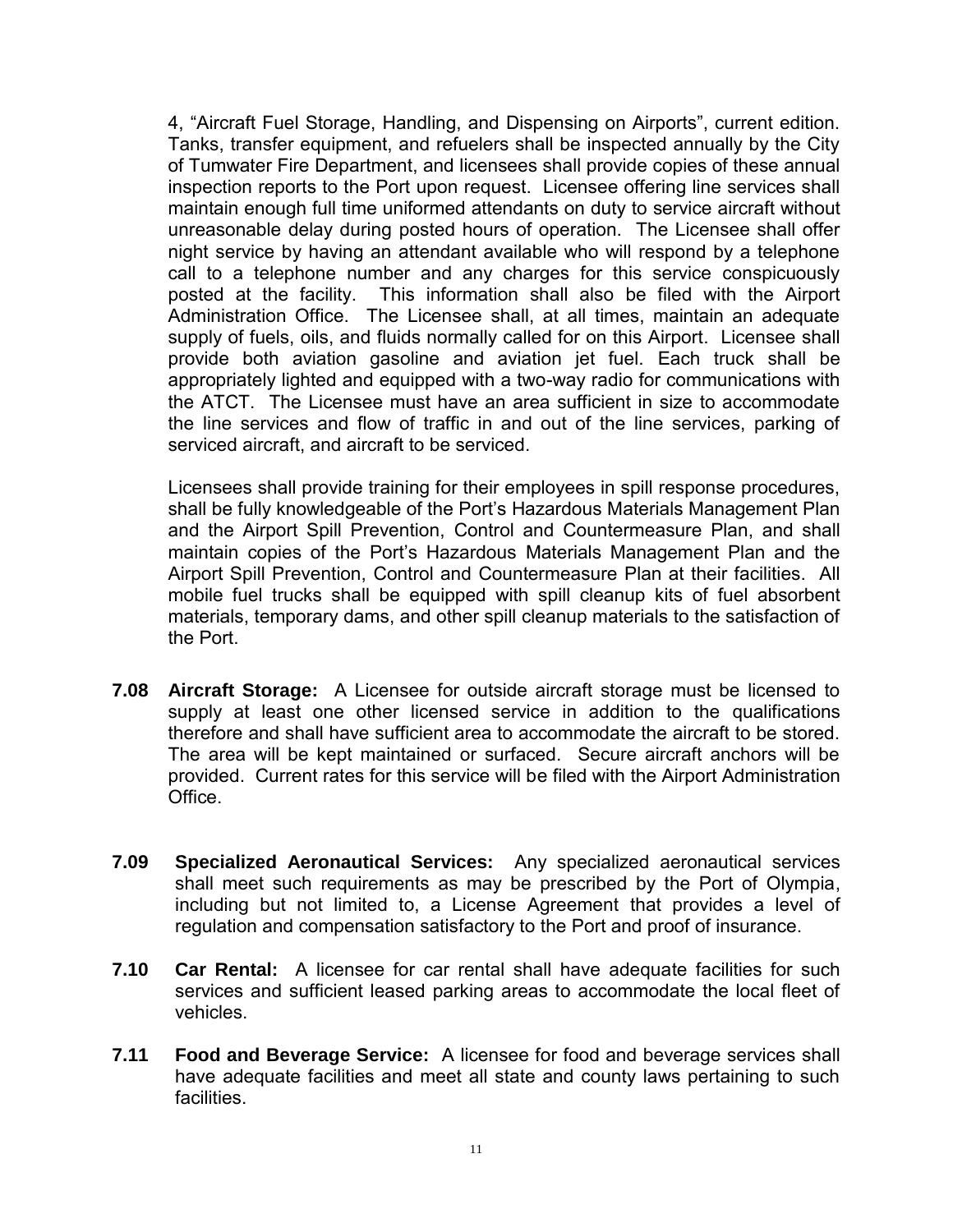## **8. ACTION ON APPLICATION:**

**8.01 Action on Application:** The Port of Olympia may deny an application if, in its opinion, it finds any one or more of the following:

**Qualifications:** The Applicant, for any reason, does not meet the qualifications, standard, and requirements established by these Minimum Standards;

**Safety Hazard:** The Applicant's proposed operations or construction will create a safety hazard on the Airport;

**Expenditures of Port Funds:** The granting of the application will require the expenditure of Port funds or the furnishing of labor and/or materials to an operation which will result in a financial loss to the Port;

**Available Space:** There is no appropriate, adequate, or available space or building on the Airport to accommodate the entire activity of the applicant at the time of the application;

**Airport Lay Out Plan:** The proposed operation or airport development or construction does not comply with the FAA approved Airport Master Plan or Airport Layout Plan;

**Adverse Impacts On Existing Businesses:** The development or use of the area requested by the applicant will result in depriving existing licensees of portions of the area in which they are operating or will result in a congestion of aircraft or buildings or will result in unduly interfering with the operations of any existing licensee on the Airport through problems in connection with aircraft traffic or service or preventing free access to the licensee's area;

**False Information:** Any party applying or interested in the business has supplied the Port of Olympia with any false information or has misrepresented any material fact in their application or in supporting documents or has failed to make full disclosure on their application or in supporting documents;

**Record of Violation of Rules:** Any party applying or interested in the business has a record of violating these Minimum Standards or Port Commission adopted Airport Rules and Regulations, or the rules and regulations of any other airport, or any FAA Regulations, or any other rules and regulations applicable to the Airport;

**Default:** Any party applying, or interested in the business has defaulted in the performance of any lease, or any other agreement with the Port;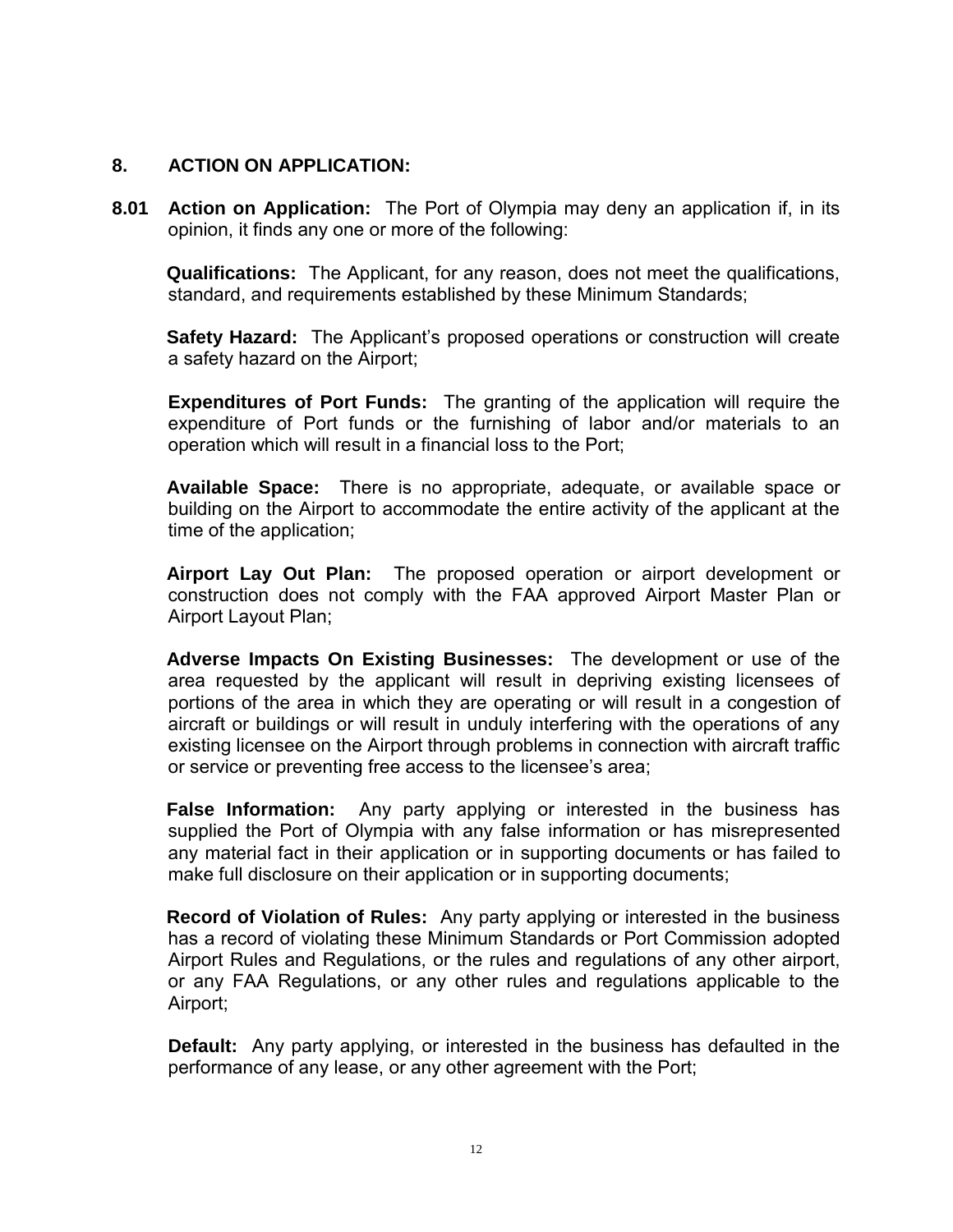**Credit Report:** Any party applying or interested in the business has a credit report which contains adverse credit information, and does not appear to be a person of satisfactory business responsibility and reputation;

**Finances:** The applicant does not have, or have access to, the finances necessary to conduct the proposed operation;

**Protection of Health:** There is a question regarding the protection of the health, welfare, safety, or morals of the inhabitants of Thurston County that would require a denial;

**Non-Aviation or Non-Profit Use:** Nothing contained herein shall be construed to prohibit the Port of Olympia from granting or denying, for any reason it deems sufficient, an application for the purpose of selling, furnishing or establishing nonaviation products and supplies or any service or business of a non-aeronautical nature, or the application for use of an area on the Airport for non-profit use.

## **9. GENERAL BUSINESS RULES AND REGULATIONS:**

- **9.01 General Business Rules and Regulations:** The following general rules apply to all licensees.
- **9.02 Assignments of License:** No right, privilege, permit or license to the business on the Airport or any lease of any area of the Airport shall be assigned, sublet, sold or otherwise transferred or conveyed in whole or in part without the prior consent of the Port of Olympia which may be withheld in its sole discretion.
- **9.03 Port of Olympia Written Approval For Leases of Land or Facilities:** Leases for facilities and/or land requires written approval by the Port of Olympia. Any required construction shall meet the Port of Olympia Development Guidelines and be approved by the City of Tumwater. No buildings, structures, aircraft tiedowns, ramps, paving, taxi areas, or any other improvement or addition shall be placed or constructed on the Airport or altered or removed without the prior approval by the Port of Olympia. In the event of any construction, the Port of Olympia may, at its discretion, require an appropriate bond to guarantee the completion of the construction in accordance to the Port of Olympia's approval.
- **9.04 Authorized Operations Area:** No person authorized to operate or conduct any business activities on the Airport shall conduct any business or activity in any area except as specified by the Port of Olympia, or the Airport Director, or as approved in any applicable lease, license or rental agreement.
- **9.05 Personnel:** The Licensee shall employ adequate and competent personnel. Personnel positions which require certification by the FAA will not be filled other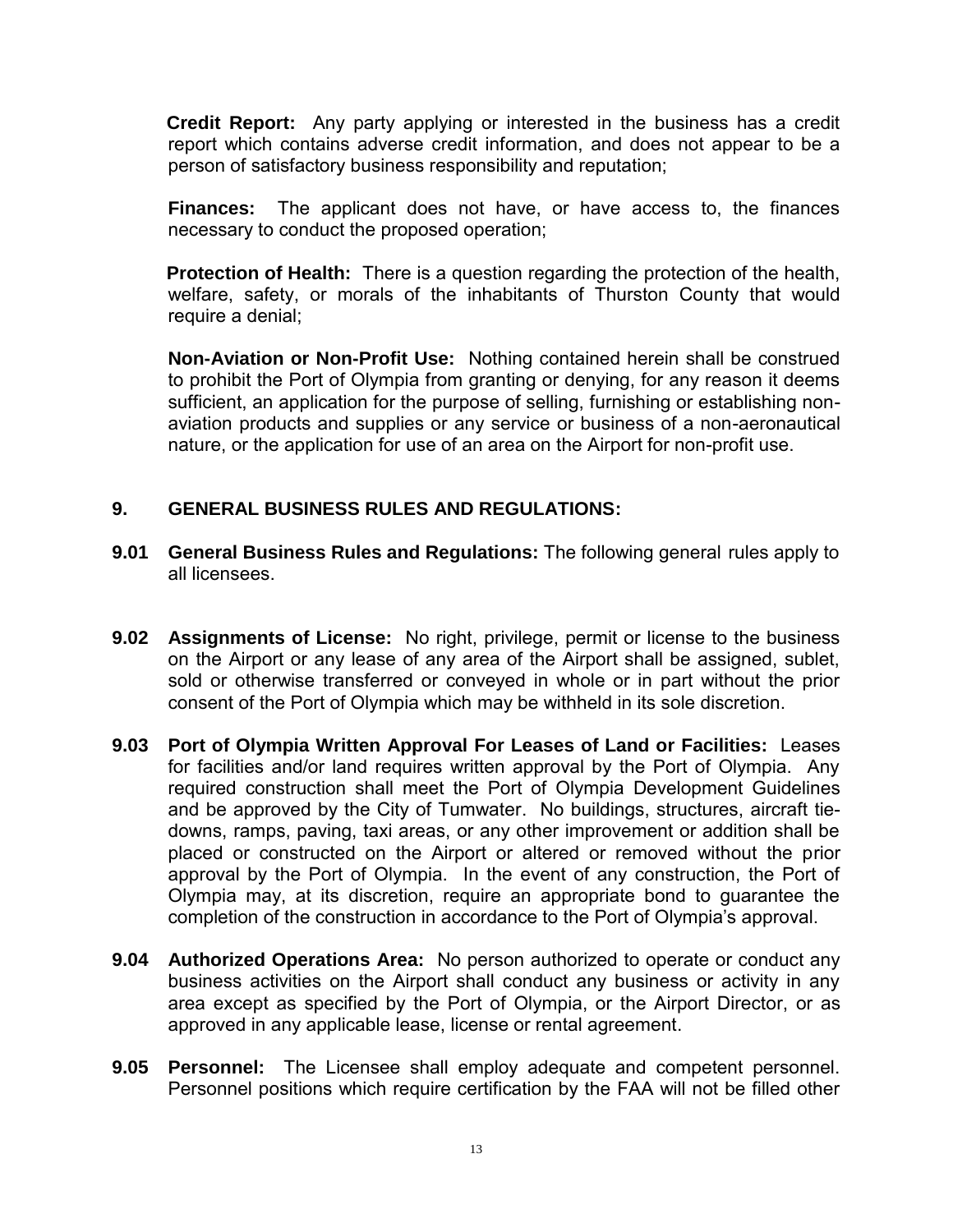than by individuals who have such certification which is both valid and current. The Licensee shall ensure that personnel have received proper training for their duty assignments, including the operation of necessary equipment.

- **9.06 Working Hours:** Licensees shall be staffed and open for business as is customary for the trade and the area. Licensees will post their hours of operation conspicuously at their premises.
- **9.07 Copies of Appropriate Certificates and Permits:** All businesses shall have a City of Tumwater Certificate of Occupancy and City of Tumwater Business License.
- **9.08 Business Name and Signs:** No Licensee shall conduct business operations on the Airport under a business name the same as or deceptively similar to the business name of any Licensee previously established on the Airport. Each Licensee shall be identified by a sign or signs at one's facility, and must meet the City of Tumwater municipal code as well as be approved by the Airport Director. Signs which are no longer appropriate, due to a change in service, product line, or other reason, shall be removed by the Licensee.
- **9.09 Liability Insurance:** The Licensee shall secure public liability and property damage insurance on which the Port of Olympia shall be named as an additionally insured. Such policies of insurance shall be maintained in full force and effect during all terms of existing leases, agreements, or business licenses, or renewals or extension thereof for a period of not less than ninety (90) days after termination. Such policies shall be for the amount as prescribed by the Port of Olympia. Copies of all such policies of insurance shall be delivered to the Port of Olympia and shall be held for the benefit of the parties as their respective interests may appear. The amounts of said insurance shall not be deemed a limitation of the Licensee's liability to the Port, and if the Port of Olympia, or any of its authorized agents, officers, representatives, or employees become liable for an amount in excess of the insurance, the Licensee will save and hold them harmless for the whole thereof.
- **9.10 No Discrimination:** The Licensee shall fully comply with all federal, state, and local laws, regulations, and ordinances pertaining to non-discrimination and equal employment.
- **9.11 No Discrimination In Service:** The Licensee shall furnish all services authorized or licensed by the Port of Olympia on a fair, equal, and nondiscriminatory basis to all users thereof, and shall charge fair, reasonable, and non-discriminatory prices for each unit or service; provided that the Licensee may make reasonable non-discriminatory discounts, rebates, or other similar types of price reductions to volume purchasers, as permitted by law.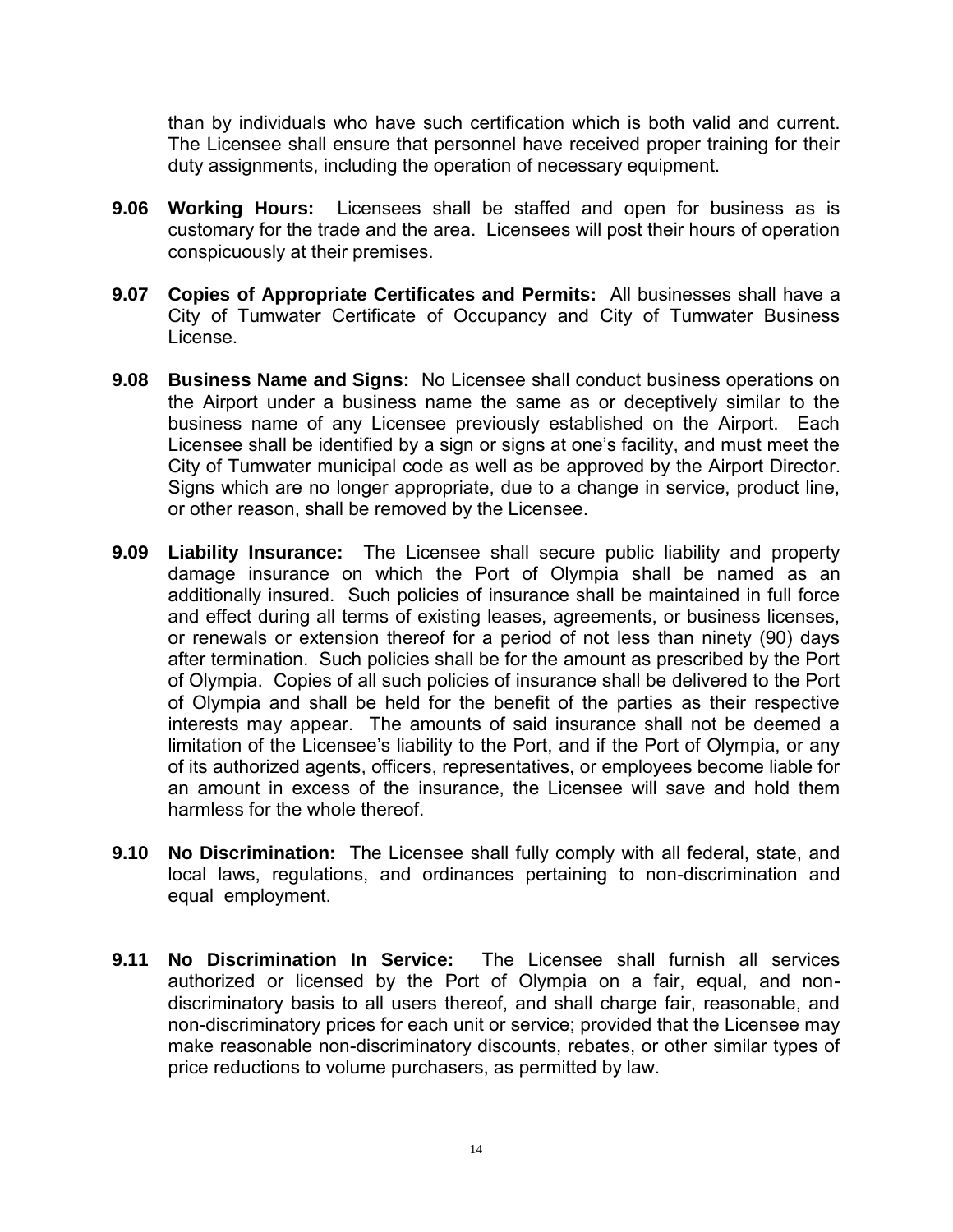- **9.12 Cooperation With Airport Management:** The Licensee shall cooperate with the Airport Management in operation and control of the Airport. The Licensee shall do all things reasonable to advance or promote the Olympia Regional Airport and aeronautical activities thereon, and to develop the Airport into an attractive, efficient, and modern Airport.
- **9.13 Snow, Ice, and Weed Removal:** The Licensee shall be responsible for the removal of snow, and ice, from all his/her leased areas and areas in which he/she is authorized to operate. The Licensee shall keep leased areas, and areas in which he/she operates, free and clear of all weeds, rocks, debris, and other material which could cause damage to aircraft, buildings, persons, or property as the result of aircraft engine operation. The Port may, at the request of the operator, and at the discretion of the Airport Director, assist the Licensee in snow, ice, and weed removal, provided such operator shall assume the liability of the Port's actions in this regard, and shall indemnify and hold the Port, its officers, agents, and employees harmless from all liability in connection with all things done by the Port pursuant hereto and in connection with such snow, ice, and weed removal.
- **9.14 Monthly Reporting:** In addition, to any other reports called for in these Minimum Standards and Business Rules and Regulations, the Licensees may be required to report monthly to the Airport Director the dollar volume of business in each category they are licensed for in such format as the Port may request. Those licensed for aircraft storage will also report the number of customers' aircraft stored. Licensees for line service will report the gallons of fuel sold. Licensees basing aircraft on the Airport and/or offering aircraft storage will file annually with the Airport Director the following information on each aircraft: registration number, make and model, and the owner's name and address. Business reports required under this section are for the Port's administrative use only in connection with these Business Rules and Regulations and will, to the extent permitted by law, remain confidential.
- **9.15 Inspection By The Port:** To the extent necessary to protect the rights and interests of the Port of Olympia, or to investigate compliance with the terms of these Minimum Standards and Business Rules and Regulations, the Airport Director, or designated employee of the Port of Olympia, and any other agent of the Port shall have the right to inspect, at all reasonable times, all Airport premises, together with all structures or improvements, and all aircraft, records and books, equipment, and all licenses, and registrations.

## **10. TERMINATION OF LICENSE:**

**10.01 Termination of License:** A license may be terminated for any of the following:

**Licensee Request:** The Licensee may request termination by written request.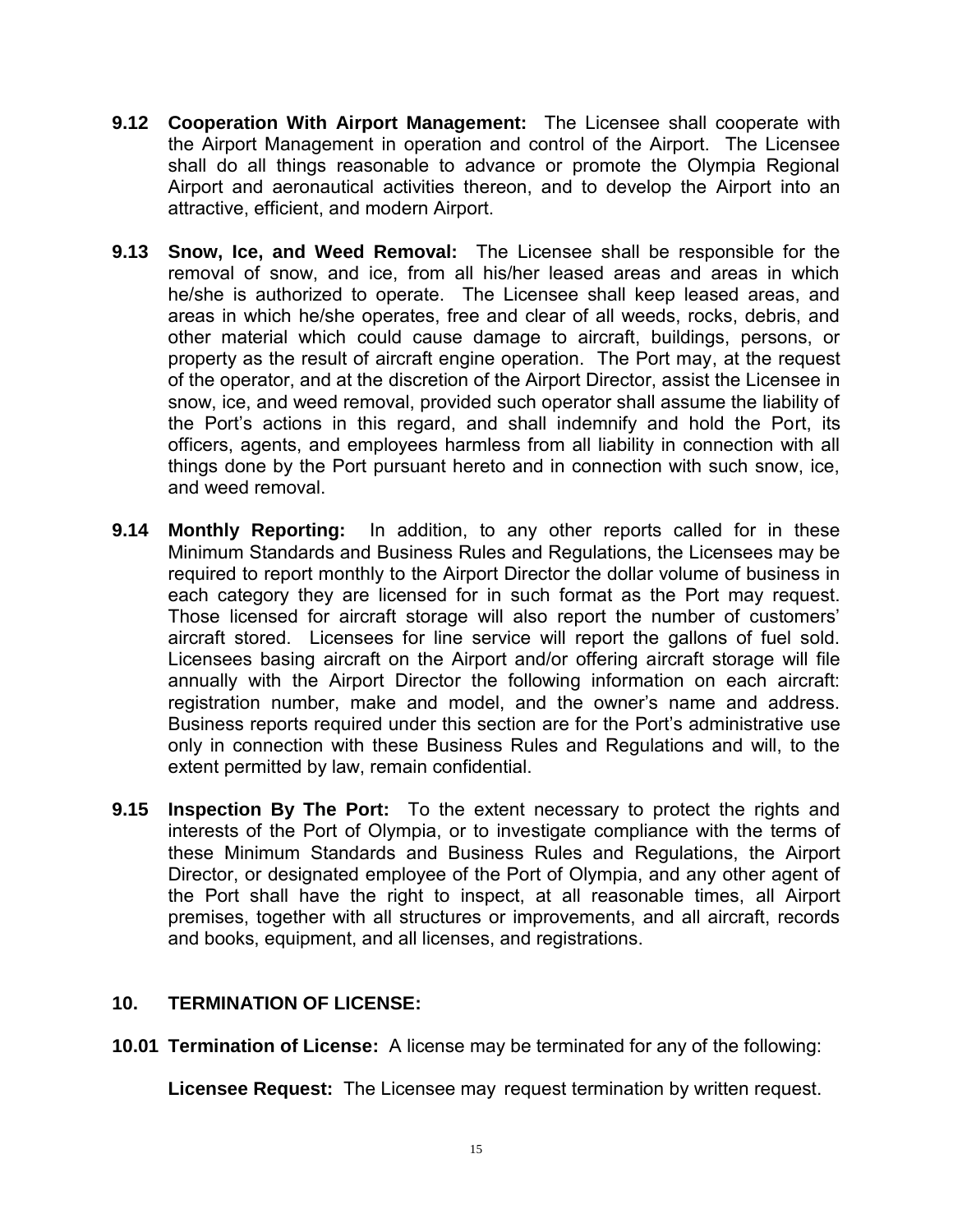**Making Assignment:** The making by the licensee of any general assignment for the benefit of creditors without the written consent of the Port of Olympia.

 **Discontinuance or Abandonment:** The abandonment or discontinuance of any permitted operation at the Airport by the Licensee or the failure to conduct said operations on a full time basis without the prior written approval of the Port of Olympia.

**Default:** Failure to promptly pay to the Port, when due, all rents, charges, fees, and other payments which are payable to the Port by the Licensee.

**Violation of Rules:** A violation of these Minimum Standards and Business Rules and Regulations or any other rules and regulations of the Olympia Regional Airport to which the Licensee is subject.

**Violation of Lease Terms:** A violation of any lease terms or development standards of the Port of Olympia.

**Violation of Laws:** Any violation of the laws of the United States or any of its political subdivisions

**False Information:** Any furnishing of any false information or misrepresentation of any material fact to the Port of Olympia in the application, supporting documents, or in statements to or before the Port of Olympia, or any failure to make full disclosure in the application, or supporting documents, or in statements to or before the Port of Olympia.

**In The Event Of Termination:** In the event of termination, the Licensee shall cease and desist all operations under the license or licenses affected and such licenses shall be surrendered to the Airport Director. Should the Licensee fail to do this, the Port of Olympia shall have the right, at once, and without further notice to the Licensee, to enter and take full possession of the space occupied by the Licensee on the Airport by force or otherwise, and with or without further legal process to expel, oust and remove any and all parties and any and all goods and chattels not belonging to the Port of Olympia that may be found within or upon the same at the expense of the Licensee and without being liable to prosecution or to any claim for damages therefore. Upon such termination by the Port of Olympia, all rights, powers, and privileges of the Licensee hereunder shall cease and the Licensee shall immediately vacate any space occupied by it under the agreement or any lease or leases and shall make no claim of any kind whatsoever against the Port of Olympia, its agents, or representatives by reason of such termination or any act incident thereto.

In addition to all other rights and remedies provided in these Minimum Standards and Rules and Regulations, the Port of Olympia shall have any and all other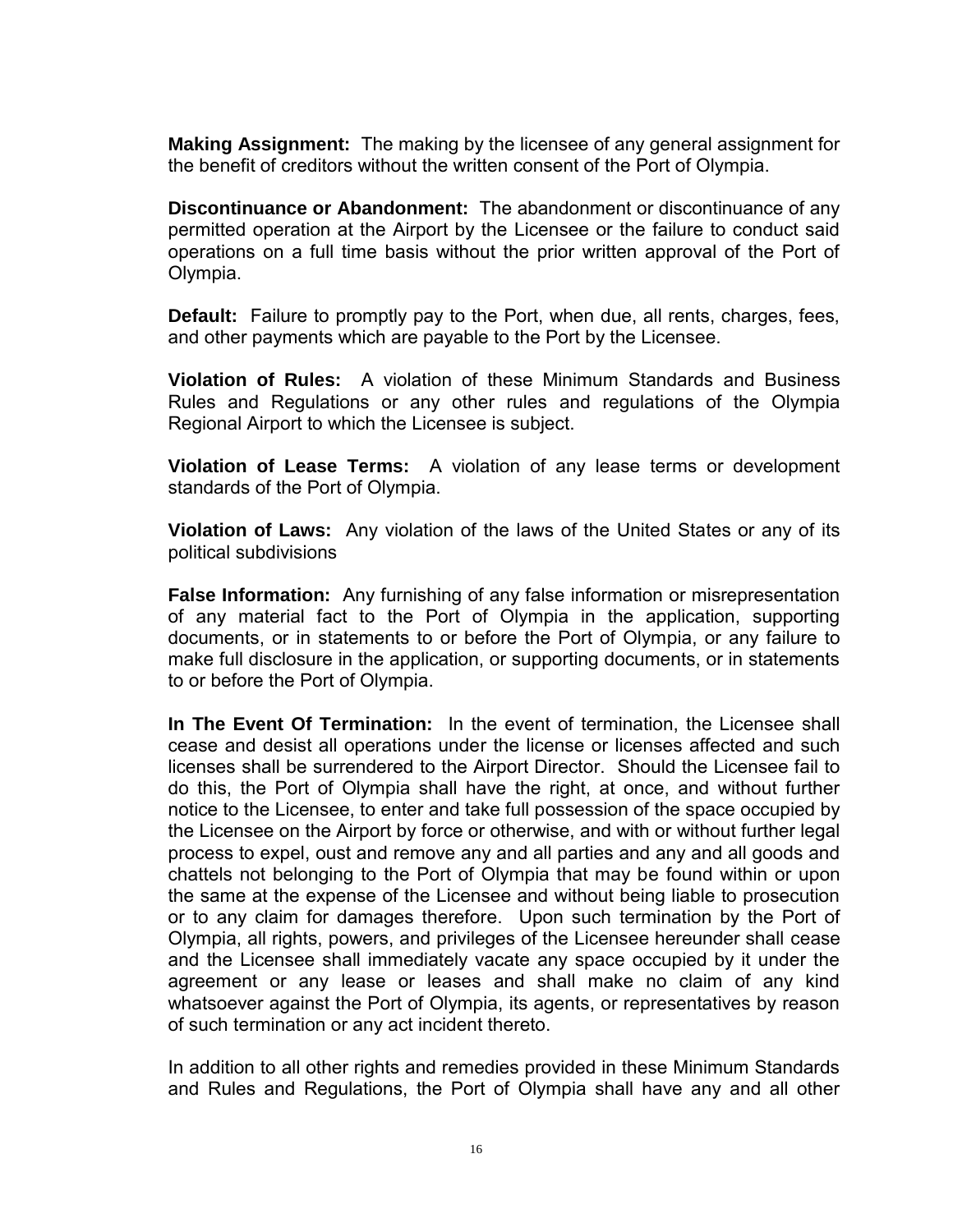remedies at law or without the necessity of posting bond in equity, including the equitable remedy of injunction, to enforce these rules and regulations.

## **11. WAIVER OF MINIMUM STANDARDS:**

**11.01 Waiver of Minimum Standards:** The Port of Olympia may, in its discretion, waive all or any portion of the Minimum Standards and Rules and Regulations for the benefit of any commercial airline, any government, or governmental agency or department, or person performing nonprofit public services to the aircraft industry, or performing air search and rescue operations or performing fire prevention or fire fighting operations.

## **12. ACCEPTANCE OF AIRPORT RULES**:

**12.01 Acceptance of Airport Rules:** The use of the Airport or any of its facilities in any manner shall constitute an acceptance by the user of the *Airport Rules and Regulations adopted by the Port Commission on August 27, 2012* and shall create an obligation on the part of the user to abide by and obey the *Airport Rules and Regulations.* Flight instructors shall have the duty to fully acquaint their students with these Airport *Rules and Regulations* and shall be responsible for the conduct of students under their direction.

## **13. APPLICABLE LAWS:**

**13.01 Applicable Laws:** All penal laws of the State of Washington, Thurston County and the City of Tumwater are applicable to the area of the Airport, and any violators thereof are subject to arrest by authorized law enforcement officers.

## **14. PORT EXEMPT FROM LIABILITY:**

- **14.01 Port Exempt From Liability:** The Port of Olympia assumes no responsibility for injury to persons using the Airport facilities or for damage to property stored in facilities by reason of fire, theft, vandalism, weather, storm, flood, earthquake, or collision, nor does it assume any liability by reason of injury to persons while on the Airport or while using the facilities of same.
- **14.02 Hold Harmless:** Airport tenants further covenant and agree that they will not hold the Port, or any of its agents, employees, or Commission members responsible for any loss occasioned by fire, theft, rain, windstorm, hail, or from any cause whatsoever, whether said cause be the direct, indirect, or merely a contributing factor in producing the loss to any aircraft, vehicle, personal property, parts or surplus that may be located or stored in any parking lot, hangar, plane port, office, ramp, tie-down area, or any other location of the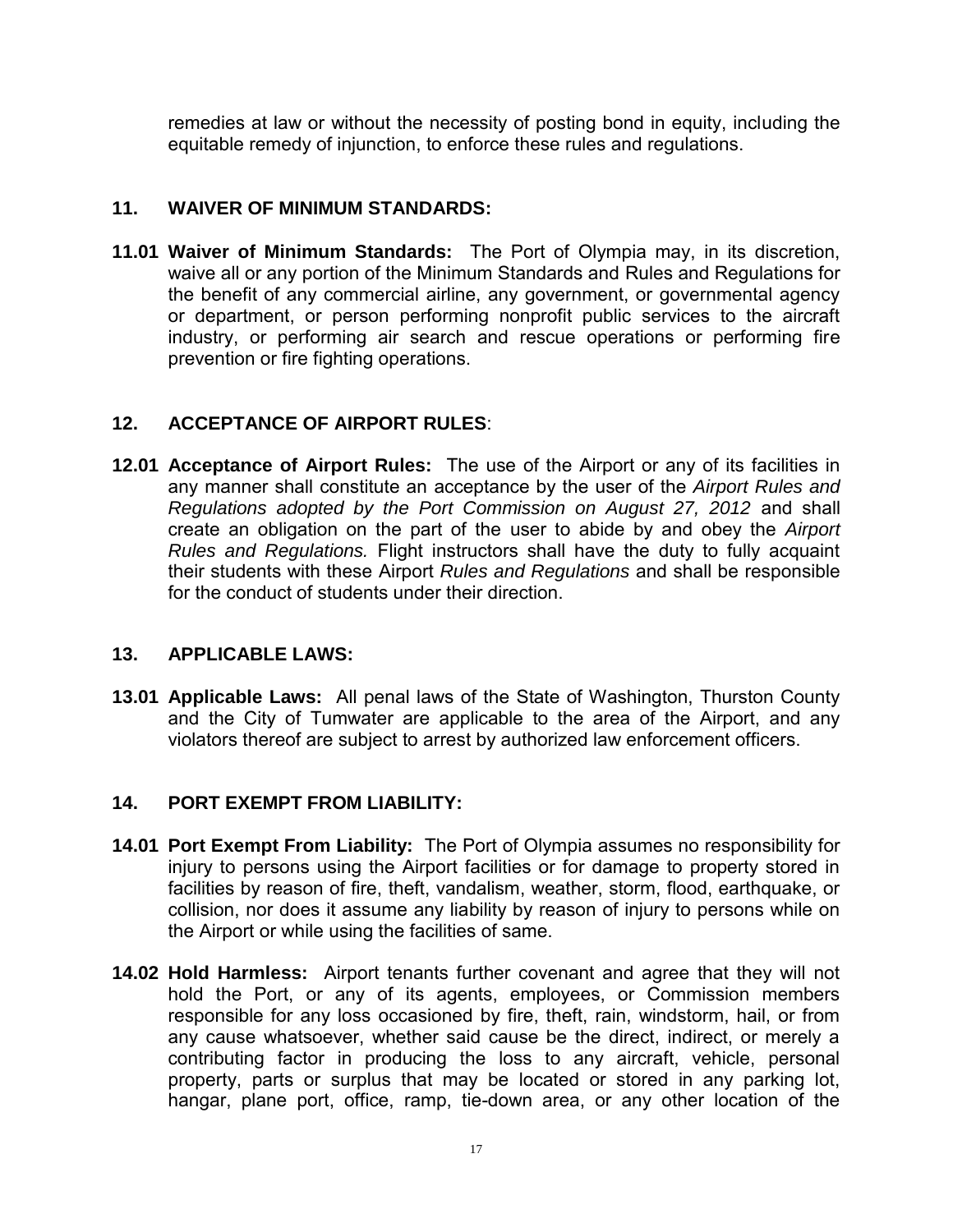Airport; and tenants agree that aircraft and vehicles and their contents stored either inside or outside buildings are stored at tenant's risk.

**14.03 Indemnification:** Airport tenants agree to indemnify, defend, and save the Port, its agents, Commission members, representatives and employees harmless from and against any and all liability or loss resulting from claims or court action arising directly or indirectly out of the acts of tenants, their agents, servants, or guests under that tenancy or by reason of any act or omission of such person.

## **15. RESPONSIBILITY FOR DAMAGES:**

**15.01 Responsibility For Damages:** The person or persons responsible for such destruction, injury or damage shall pay for any and all Airport property destroyed, injured or damaged.

## **16. SEVERABILITY:**

**16.01 Severability:** If any section, sentence, clause or phrase of these *Airport Minimum Standards* is for any reason held to be unconstitutional, such decision shall not affect the validity of the remaining sections, sentences, clauses or phrases of these *Airport Minimum Standards* or the *Airport Minimum Standards*  as an entirety, it being the legislative intent that these *Airport Minimum Standards*  shall stand notwithstanding the invalidity of such section, sentence, clause or phrase.

## **17. ENFORCEMENT:**

**17.01 Enforcement:** In addition to any penalties otherwise provided by Port resolution, law and the Federal Aviation Regulations, any person violating these Minimum Standards*,* or failing or refusing to comply with these Minimum Standards may be promptly removed or ejected from the Airport by or under the authority of the Airport Director, or upon his order such person may be temporarily deprived of the further use of the Airport and its facilities pending presentation of the matter to the Commission.

 Further violation and refusal to abide will be regarded as trespassing and the Port reserves the right to pursue enforcement through law enforcement action, up to and including criminal prosecution.

Such matters shall be presented to the Commission as soon as practicable and at least by the next regular meeting of the Commission, at which time the violator may appear before the Commission and show cause, if any, why he should not be deprived of the further use of the Airport and its facilities. Upon the order of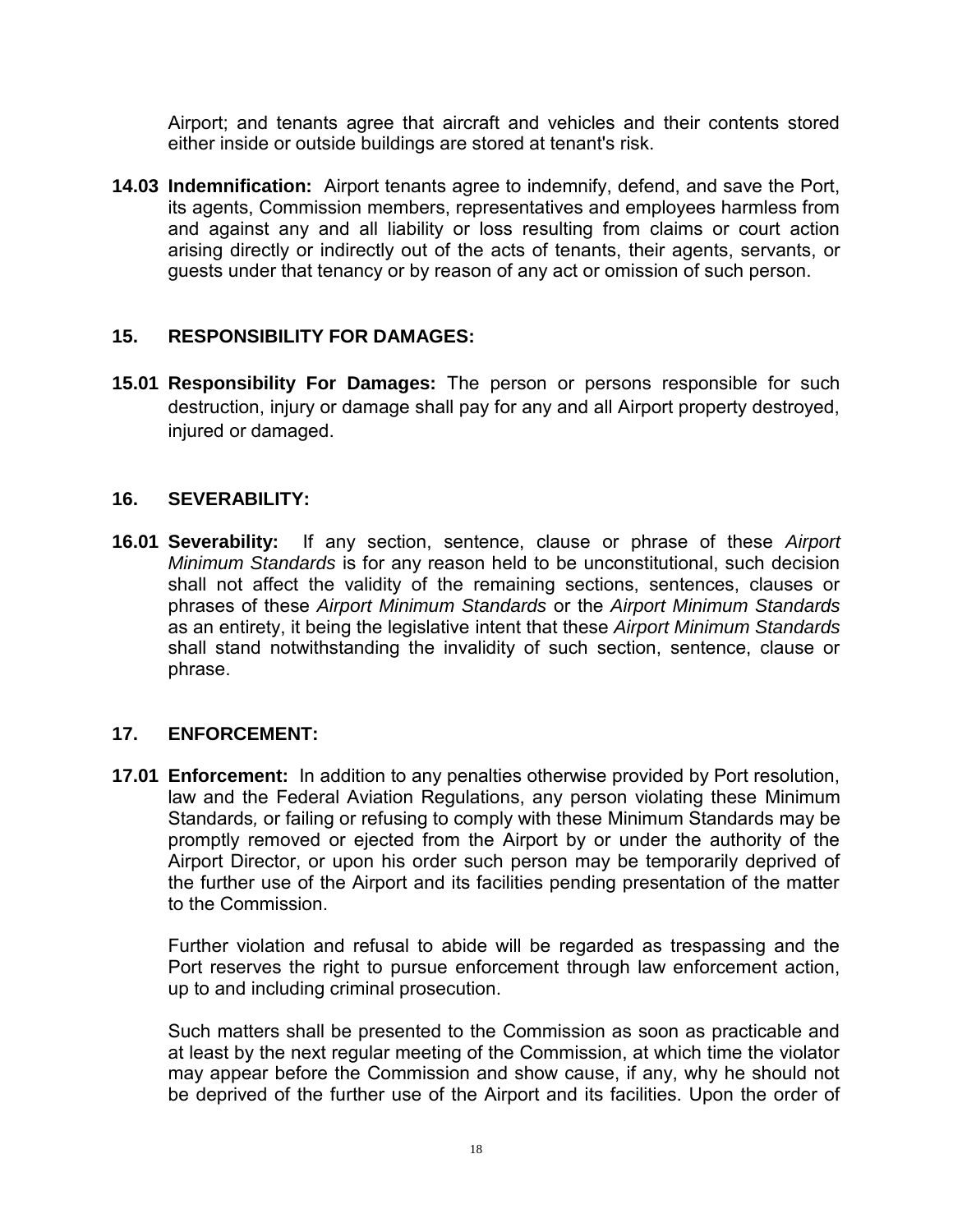the Commission, such person may be deprived of the further use of the Airport and its facilities for such length of time as may be deemed necessary by the Commission to insure the safeguarding of the Airport, its operations and the public use thereof and the Port's interest therein.

## **18. SELF-FUELING & SELF-SERVICE:**

**18.01 Self-Fueling & Self-Service:** Self-fueling means the fueling or servicing of an aircraft (i.e. changing the oil, washing) by the owner of the aircraft with his or her own employees and using his or her own equipment. Self-fueling and other selfservices cannot be contracted out to another party. Self-fueling implies using fuel obtained by the aircraft owner from the source of his/her preference. Self-fueling, differs from using a self-service fueling pump made available by the airport, an FBO, or an aeronautical service provider. The use of a self-service fueling pump is a commercial activity and is not considered self-fueling as defined herein. In addition to self-fueling, other self-service activities that can be performed by the aircraft owner with his or her own employees includes activities such as maintaining, repairing, cleaning, and otherwise providing service to an aircraft, provided the service is performed by the aircraft owner or his/her employees with resources supplied by the aircraft owner.

#### **19. GOVERNMENT AGREEMENTS:**

**19.01 Government Agreements:** During time of war, or national emergency, the Port shall have the right to lease the Airport, or the landing area, or any part thereof to the United States Government for military use, and any license or authority granted under these rules and any lease or agreement executed pursuant thereto, shall be subject to such Government lease and the provisions of the Government lease shall control insofar as they are inconsistent with the said operator's agreement, lease or authority.

Any license, authority, lease, or agreement entered into pursuant to these regulations shall be subject and subordinate to the provisions of any existing or future agreement between the Port of Olympia and the United States, relative to the operation or the maintenance of the Airport, the execution of which has been or may be required as a condition precedent to the expenditure of federal funds for the development of the Airport.

# **20. AIRPORT LAYOUT PLAN:**

**20.01 Airport Layout Plan:** The Port of Olympia reserves the right to alter the Airport Layout Plan and designate as common use areas such portions of any leased area or areas used by any licensed operator or other person licensed to do business on Olympia Regional Airport as shall be necessary for the development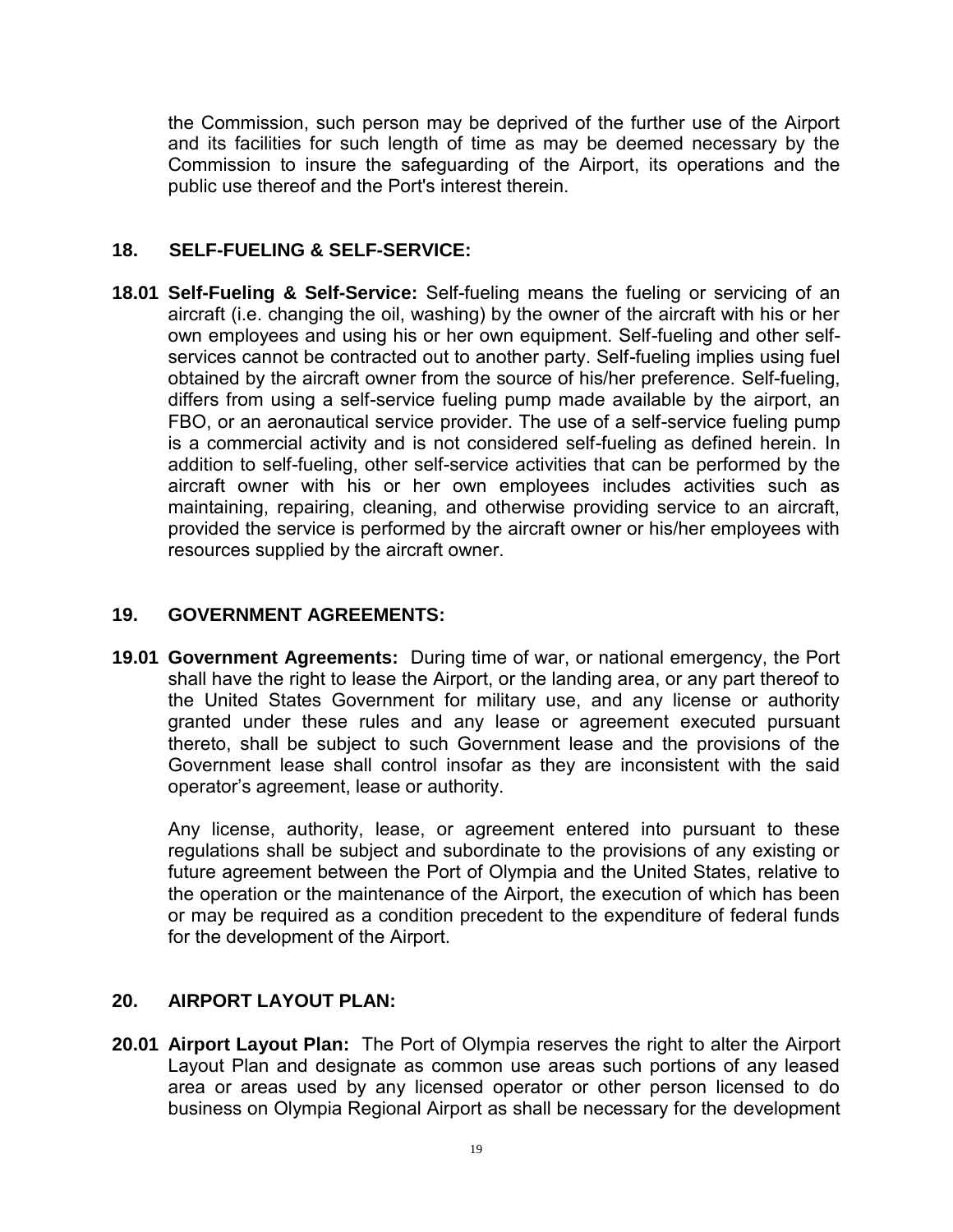of the Airport or for the flow of aircraft traffic to other areas on the Airport. Leases will be adjusted for such changes.

# **21. PROPRIETARY TYPE USER CHARGES:**

- **21.01 Proprietary Type User Charges:** Any person conducting any of the operations identified in **Section 6** will register with the Airport Director and will be subject to the payment of fees to the Port of Olympia as prescribed by the Port of Olympia. This does not prevent the Port of Olympia from entering into contracts with a commercial operator for a different fee and conditions.
- **21.02 Port Commission Adoption:** Airport Proprietary Type User Charges are adopted by Port of Olympia Commission Resolution and are published in the Port of Olympia Annual Operating Budget and Capital Investment Plan.
- **21.03 Payments Due:** Fees for aircraft storage, land, and buildings, etc., are due when billed and are considered delinquent by the last day of the month in which the billing takes place.
- **21.04 Application Fees:** Fees, if any, for application for license to do business on Olympia Regional Airport are due with the submittal and apply to the original only. Any fixed annual license fees are due before exercising the right granted by the licensee. Fees for fuel flowage, percent of business, etc., are due at the end of the month incurred and delinquent at the end of the following month.
- **21.05 Fuel Flowage Fees:** Fuel flowage fees apply to all fuel dispensed at Olympia Regional Airport. Fuel flowage fees are remitted to the Port by local aircraft service providers monthly.
- **21.06 Landing Fees:** Landing fees apply to itinerant aircraft 12,500 lbs. gross weight and above. Landing fees are collected by the local aircraft service providers and are remitted to the Port monthly.
- **21.07 Concession Fees:** Concession fees are applicable to non-aeronautical commercial activities, which may include any other wholesale, retail, or service business enterprise. Concession fees shall be set by the Port of Olympia Commission. Such concession fees may be equal to or greater than similar concession fees assessed at Air Carrier and Commercial airports in the State of Washington.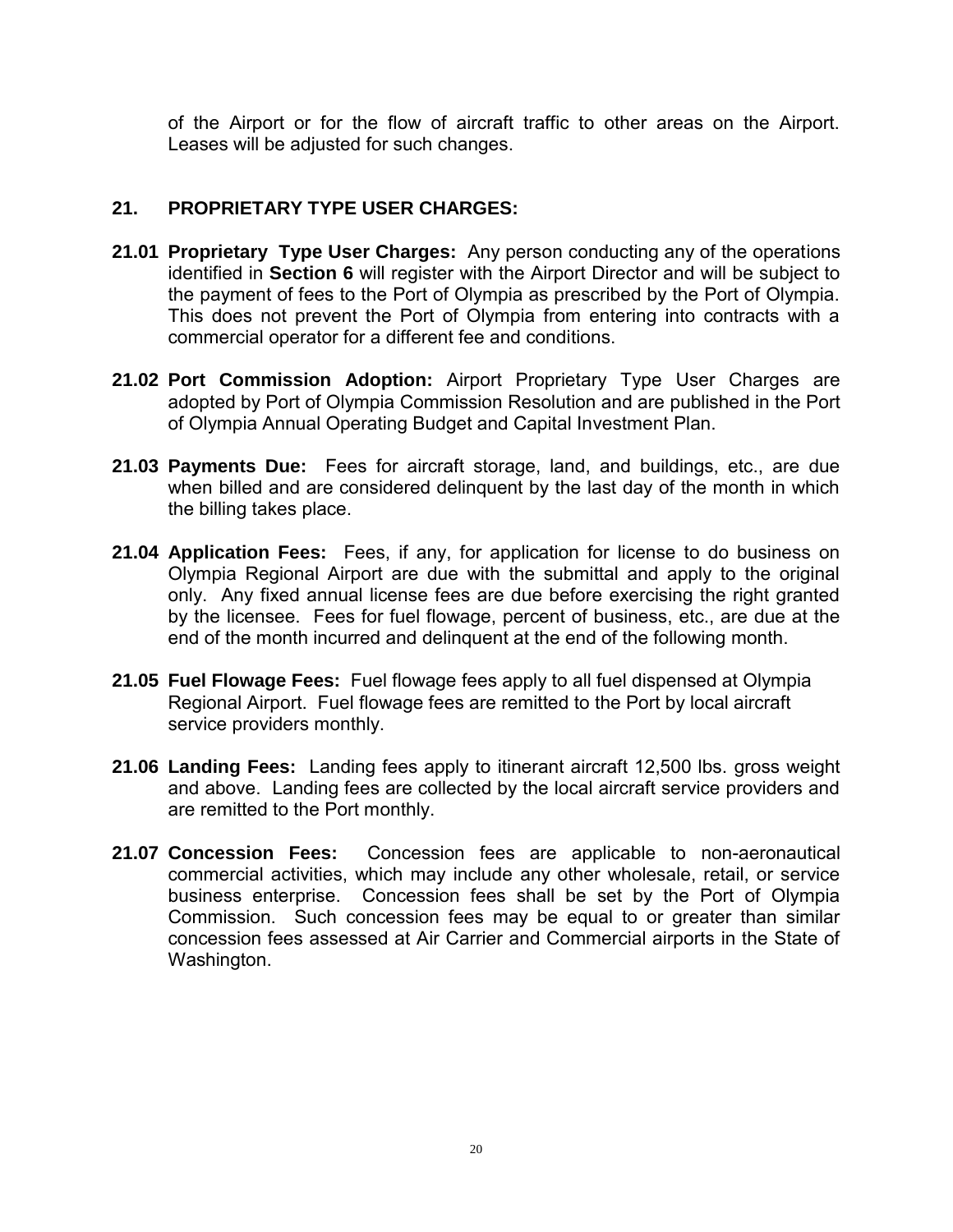## **22. AIRPORT SECURITY:**

- **22.01 Airport Security Plan:** Airport Tenants and operators are responsible for compliance with the Airport Security Plan adopted by the Port of Olympia Commission in April, 2007. The Airport Security Plan requires all unattended gates to be closed and locked at all times. Operators are responsible for security of aircraft, vehicles, and persons within their leased areas. The Aircraft Owners and Pilots Association Airport Watch Program guidelines are recommended. Information on the AOPA Airport Watch Program is available online at http://www.aopa.org/airportwatch/.
- **22.02 Aircraft Emergency:** In the event of an emergency, operators will secure gates in the security fence in their areas and restrain persons from going to an emergency scene so that emergency personnel will not be hampered. Operators will secure gates in accordance with the Commission adopted Airport Security Plan.
- **22.03 Vehicle Access Control:** The Airport Director may require passes or an identification system for personnel and vehicles in certain areas of the Airport. All airport users must comply with established access control procedures. Vehicles entering or exiting secure areas shall pass the vehicle loop detectors and wait for the security gate to close, ensuring no follow through vehicles enter the secure area.

# **23. THROUGH THE FENCE OPERATIONS:**

**23.01 Through the Fence Operations:** The obligation to make an airport available for the use and benefit of the public does not require the airport sponsor to permit ground access by aircraft from adjacent property. Through the fence operation are not authorized at the Olympia Regional Airport.

## **24. INDEPENDENT OPERATORS:**

**24.01 Independent Operators:** Individual operators desiring to perform a singleservice aeronautical activity on the airport (aircraft washing, maintenance, etc.), are required to obtain a License Agreement from the Port of Olympia that provides a level of regulation and compensation satisfactory to the Port. Depending on the type and frequency of activity either a yearly license fee or percentage of the gross receipts will be negotiated and proof of insurance is required.